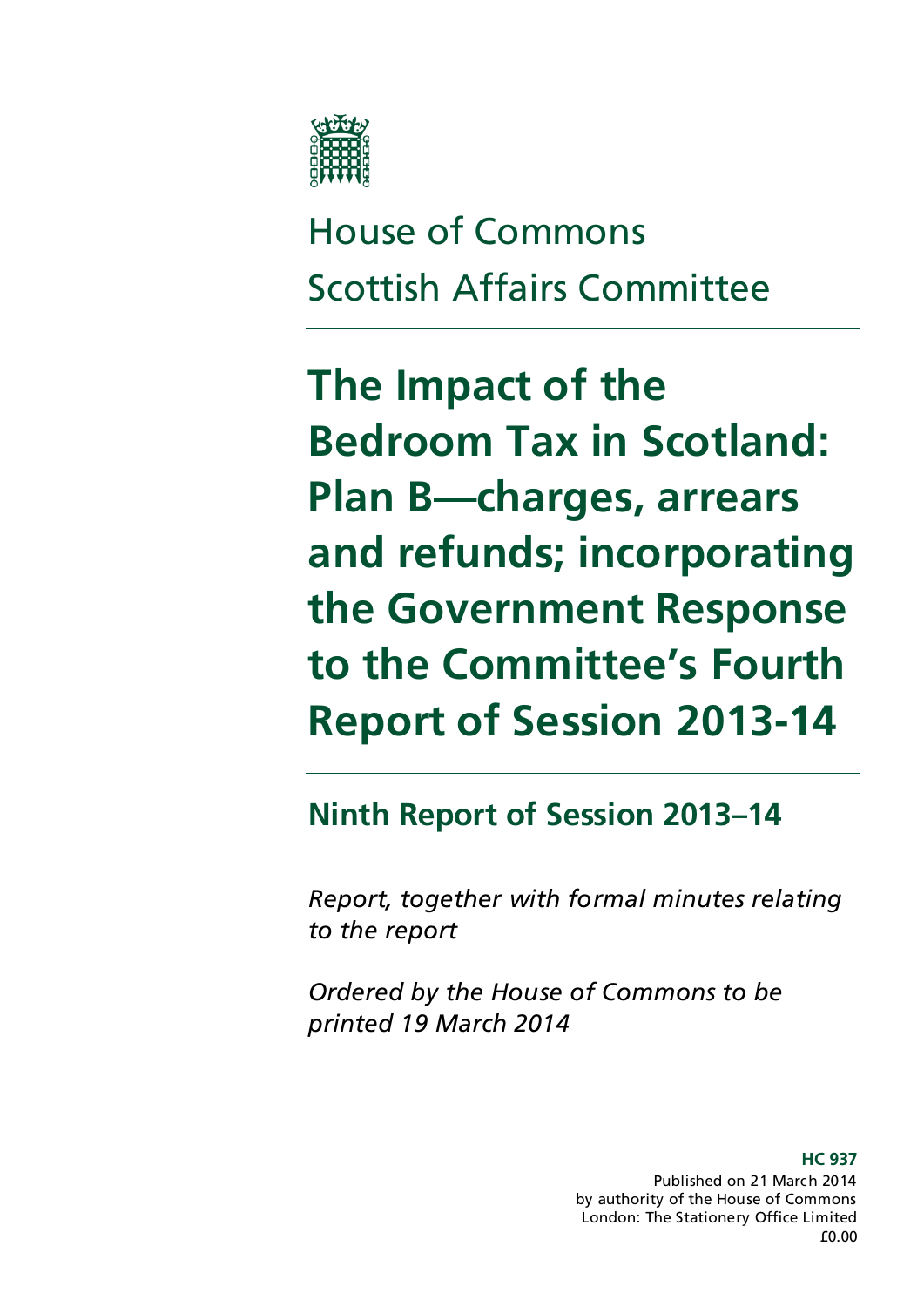#### **The Scottish Affairs Committee**

The Scottish Affairs Committee is appointed by the House of Commons to examine the expenditure, administration, and policy of the Scotland Office (including (i) relations with the Scottish Parliament and (ii) administration and expenditure of the offices of the Advocate General for Scotland (but excluding individual cases and advice given within government by the Advocate General)).

#### **Current membership**

Mr Ian Davidson MP (*Labour/Co-op, Glasgow South West*) (Chair) Mike Crockart MP (*Liberal Democrat, Edinburgh West*) Jim McGovern MP *(Labour, Dundee West)* Graeme Morrice MP (*Labour, Livingston*) Pamela Nash MP *(Labour, Airdrie and Shotts)* Sir Jim Paice MP (*Conservative, South East Cambridgeshire*) Simon Reevell MP (*Conservative, Dewsbury*) Mr Alan Reid MP (*Liberal Democrat, Argyll and Bute*) Lindsay Roy MP (*Labour, Glenrothes*) Dr Eilidh Whiteford MP (*Scottish National Party, Banff and Buchan*)

The following members were also members of the committee during the Parliament: Fiona Bruce MP (*Conservative, Congleton*) Mike Freer MP (*Conservative, Finchley and Golders Green*) Cathy Jamieson MP (*Labour/Co-op, Kilmarnock and Loudoun*) Mrs Eleanor Laing MP (*Conservative, Epping Forest*) Mark Menzies MP (*Conservative, Fylde*) Iain McKenzie MP *(Labour, Inverclyde)* David Mowat MP (*Conservative, Warrington South*) Fiona O'Donnell MP (*Labour, East Lothian*) Julian Smith MP (*Conservative, Skipton and Ripon*)

#### **Powers**

The committee is one of the departmental select committees, the powers of which are set out in House of Commons Standing Orders, principally in SO No 152. These are available on the internet via www.parliament.uk.

#### **Publication**

The Reports and evidence of the Committee are published by The Stationery Office by Order of the House. All publications of the Committee (including press notices) are on the internet at www.parliament.uk/scotaffcom. A list of Reports of the Committee in the present parliament is at the back of this volume. The Reports of the Committee, the formal minutes relating to that report, oral evidence taken and some or all written evidence are available in a printed volume. Additional written evidence may be published on the internet only.

#### **Committee staff**

The current staff of the Committee are Rebecca Davies (Clerk), Rhiannon Hollis (Clerk), Phil Jones (Committee Specialist), Elizabeth McEnhill (Assistant Policy Analyst), Gabrielle Hill (Senior Committee Assistant) and Rosie Tate (Committee Assistant).

#### **Contacts**

All correspondence should be addressed to the Clerk of the Scottish Affairs Committee, House of Commons, 7 Millbank, London SW1P 3JA. The telephone number for general enquiries is 020 7219 6123; the Committee's email address is scotaffcom@parliament.uk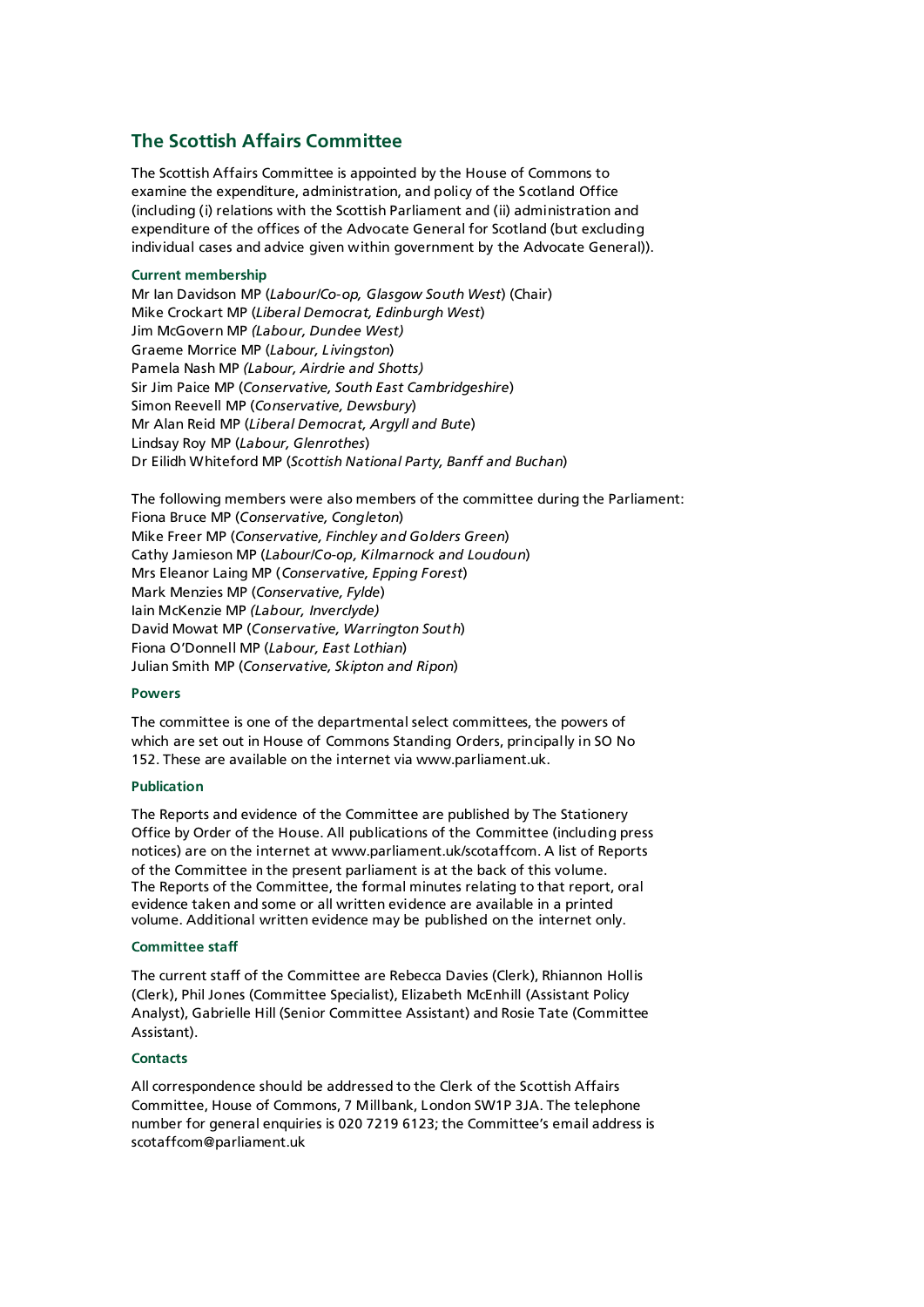## **Contents**

|                         | <b>Report</b><br>Page                                                     |                   |  |  |  |
|-------------------------|---------------------------------------------------------------------------|-------------------|--|--|--|
|                         | <b>Summary</b>                                                            | 3                 |  |  |  |
|                         | <b>Conclusions and recommendations</b>                                    | 5                 |  |  |  |
| 1                       | <b>Introduction</b>                                                       | 7                 |  |  |  |
| $\overline{\mathbf{2}}$ | <b>Mitigating the effects</b>                                             | 8                 |  |  |  |
|                         | Reasonable offer                                                          | 8                 |  |  |  |
|                         | Clarification of the Scottish Government's powers                         | 8                 |  |  |  |
|                         | Lifting the cap on discretionary housing payments                         | 9                 |  |  |  |
|                         | Concerns around DHPs                                                      | 10                |  |  |  |
| 3                       | <b>Looking back</b>                                                       | 12                |  |  |  |
|                         | Arrears                                                                   | $12 \overline{ }$ |  |  |  |
|                         | Moral hazard and refunding                                                | $12 \overline{ }$ |  |  |  |
|                         | Tenants who have moved house                                              | 13                |  |  |  |
|                         | Covering the costs                                                        | 13                |  |  |  |
| 4                       | <b>Government response</b>                                                | 15                |  |  |  |
|                         | Appendix: Government Response to the Committee's Fourth Report of Session |                   |  |  |  |
|                         | 2013-14                                                                   | 16                |  |  |  |
|                         | <b>Formal Minutes</b>                                                     |                   |  |  |  |
|                         | <b>Witnesses</b><br>32                                                    |                   |  |  |  |
|                         |                                                                           |                   |  |  |  |

**List of Reports from the Committee during the current Parliament 34**

**List of published written evidence 33**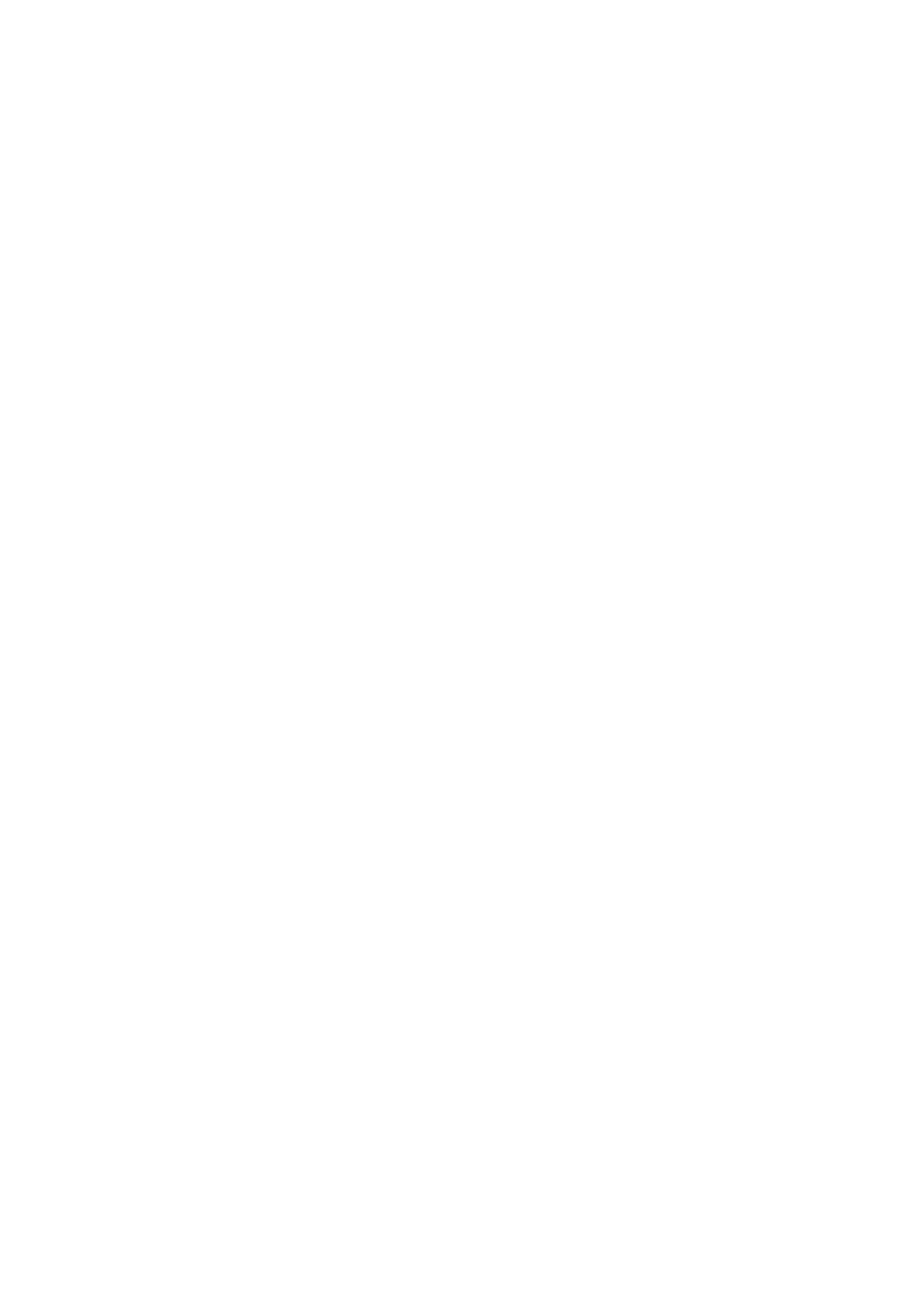## Summary

The bedroom tax remains cruel and unfair and we remain in favour of its abolition. As long as it remains in place we continue to be strongly in favour of mitigating the effect of the tax by the changes we have already proposed.

We welcome the Scottish Government's belated decision to budget sufficiently to negate the entire effect of the tax in Scotland for 2014–15 but believe the route they have identified, of extending Discretionary Housing Payments, is flawed.

While we recognise its political desire to enter a conflict of powers, this is a battle which it is highly unlikely to win and where the casualties will be those in most need of financial support.

In addition, all the evidence we have received indicates the unsuitability of DHPs in reaching difficult-to-access groups.

Accordingly we call on the Scottish Government to develop a Plan B to negate the bedroom tax for the coming financial year. If the bedroom tax is worthy of cancelling next month then it is worthy of cancelling this month too, and therefore the negation of the tax for 2014–15 should be paralleled by negation for 2013–14.

Thus all bedroom tax arrears should be written off and, to avoid the moral hazard of allowing those who have struggled to pay to remain penalised, all payments made should be refunded.

The Scottish Government has the powers; it has the money; we hope it has the will.

If necessary we would be pleased to assist the Scottish Government in identifying all three, as will the Scottish Parliament, campaigning groups and the Scottish housing community.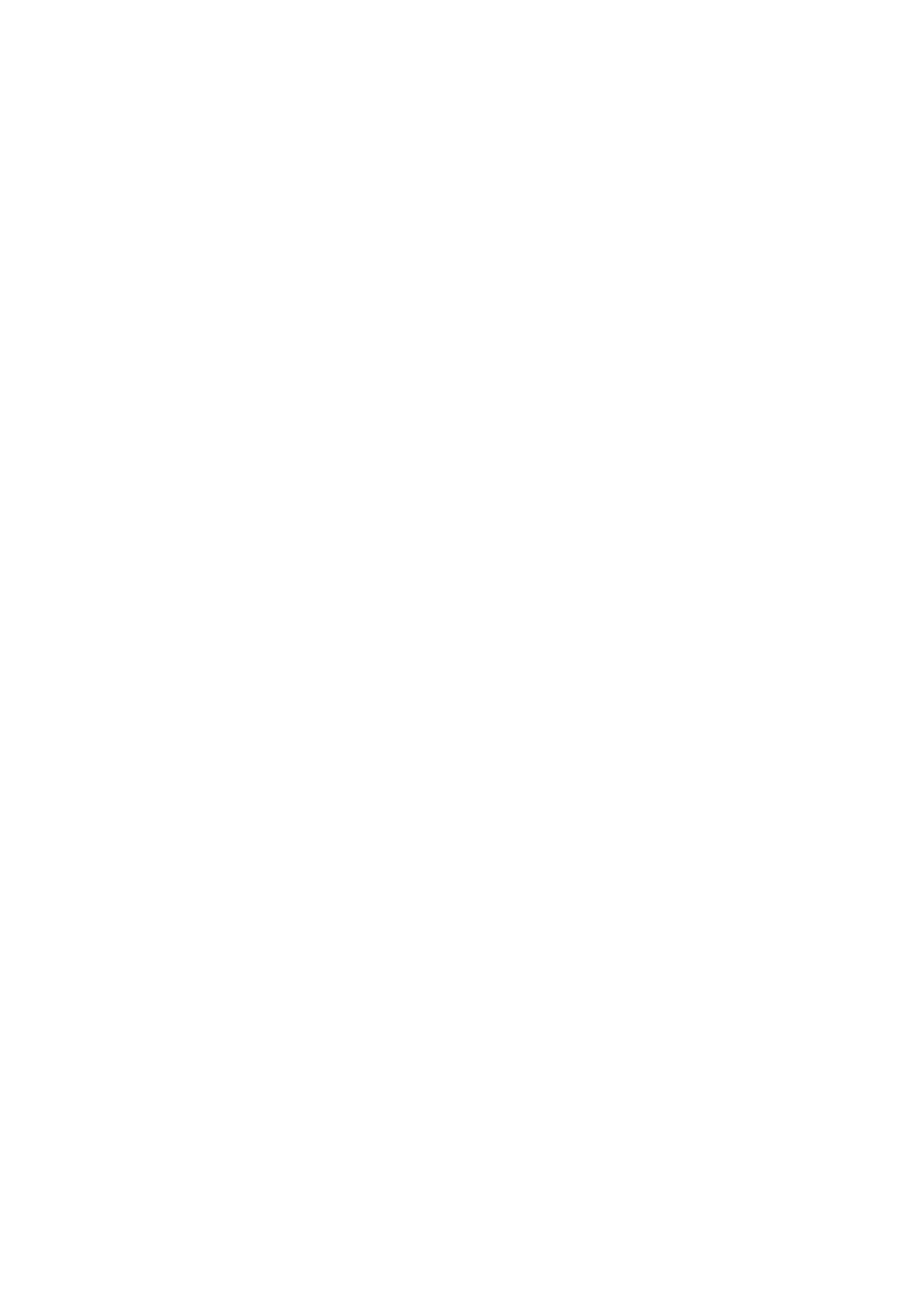## Conclusions and recommendations

#### **Mitigating the effects**

- **1.** [Given that the details of the policy have not changed since our first Interim Report](#page-9-0)  [was published, we wish to re-iterate that the view of](#page-9-0) the Scottish Affairs Committee [remains that the bedroom tax should be abolished and its objectives pursued by](#page-9-0)  [other means.](#page-9-0) (Paragrap[h 5\)](#page-9-0)
- **2.** [We also reiterate that, while the policy remains in place, its impact should be](#page-9-1)  [ameliorated by the proposals in our Reports. In particular, we recommend that](#page-9-1)  [tenants should only be subject to the bedroom tax if](#page-9-1) they are judged to be under[occupying social housing and refuse a reasonable offer of a suitable smaller property](#page-9-1)  [in the same community.](#page-9-1) (Paragrap[h 6\)](#page-9-1)
- **3.** [We are surprised that the Scottish Government did not seek any clarification directly](#page-9-2)  [from either Mr Alexander or Mr Mundell following their respective statements that](#page-9-2)  [the Scottish Government had the power to mitigate the effects of the bedroom tax in](#page-9-2)  [its entirety. We recommend that the Scottish Government approach both Ministers](#page-9-2)  [and formally requests explanations of their comments, in order to seek clarity on the](#page-9-2)  options [these Ministers believe are available to the Scottish Government to negate](#page-9-2)  [the effects of the bedroom tax.](#page-9-2) (Paragraph [8\)](#page-9-2)
- **4.** [Evidence received suggests that the Scottish Government would be unwise to rely on](#page-12-0)  [the lifting of the DHP cap as a means of mitigating the effects of the bedroom tax.](#page-12-0)  [Not only has the UK Government refused to accept our previous proposal on this](#page-12-0)  [but our evidence has shown that this method does not presently reach all victims and](#page-12-0)  [is unlikely to ever do so legally. In these circumstances, and given that the start of the](#page-12-0)  [new financial year is imminent, we urge the parties in the](#page-12-0) Scottish Parliament, and [the Scottish Government, to develop a Plan B as soon as possible.](#page-12-0) (Paragrap[h 15\)](#page-12-0)

### **Looking back**

- **5.** [We recommend that the Scottish Government should make funding available to](#page-13-0)  [write off all accumulated bedroom tax arrears.](#page-13-0)(Paragraph [17\)](#page-13-0)
- **6.** [It is important that the efforts made by tenants to pay the bedroom tax are](#page-14-0)  [recognised. We wish to avoid the moral hazard of writing off debt while not](#page-14-0)  [recognising the efforts made by those already in financial difficulty to pay the](#page-14-0)  [bedroom tax. Different categories of tenant should be treated equally and therefore](#page-14-0)  [we recommend that the Scottish Government refund all bedroom tax payments](#page-14-0)  [made by tenants in Scotland.](#page-14-0) (Paragrap[h 19\)](#page-14-0)
- **7.** [We would also welcome further information on what choices affected tenants have](#page-14-1)  [made in order to meet the shortfall in rent. In particular, we would welcome](#page-14-1)  [information from both Governments on what proportion of tenants have been able](#page-14-1)  [to meet the costs through increasing their working hours, or moving into](#page-14-1)  [employment.](#page-14-1) (Paragraph [20\)](#page-14-1)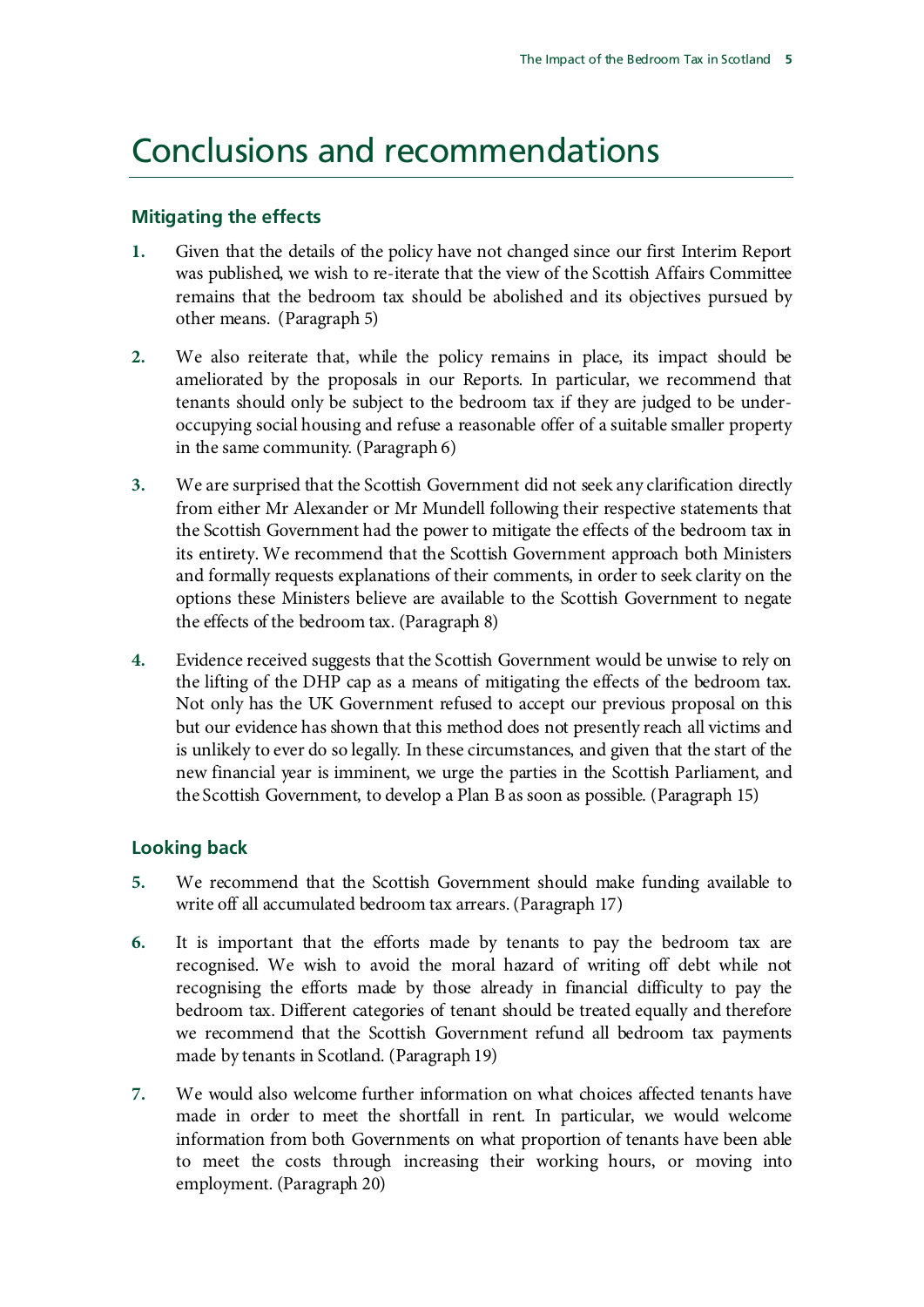- **8.** [It is not clear what can be done to assist tenants who have already moved house as a](#page-14-2)  [result of the bedroom tax, who may have suffered considerable inconvenience and](#page-14-2)  [difficulty in doing so. We would welcome further evidence on how these people](#page-14-2)  [might be compensated and their situation resolved.](#page-14-2)(Paragraph [21\)](#page-14-2)
- **9.** [We recognise that the Scottish Government's budget is under pressure, as are all](#page-14-3)  [public sector budgets in Scotland, but also recognise that politics often involves](#page-14-3)  [making hard choices about priorities and would be pleased to assist the Scottish](#page-14-3)  [Government as necessary in scrutinising their existing expenditure to ensure that](#page-14-3)  [appropriate funds can be identified to completely negate the impact of the bedroom](#page-14-3)  [tax.](#page-14-3) (Paragrap[h 22\)](#page-14-3)

### **Government response**

**10.** [We expect that the proposals for mitigation of the bedroom tax that we have made in](#page-16-0)  [our Reports be fully considered by the independent review that the Deputy Prime](#page-16-0)  [Minister has commissioned, and urge the review to give due consideration to the](#page-16-0)  [improvements that we have suggested. We would expect that any independent](#page-16-0)  [review would be able to justify its conclusions.](#page-16-0)(Paragraph [25\)](#page-16-0)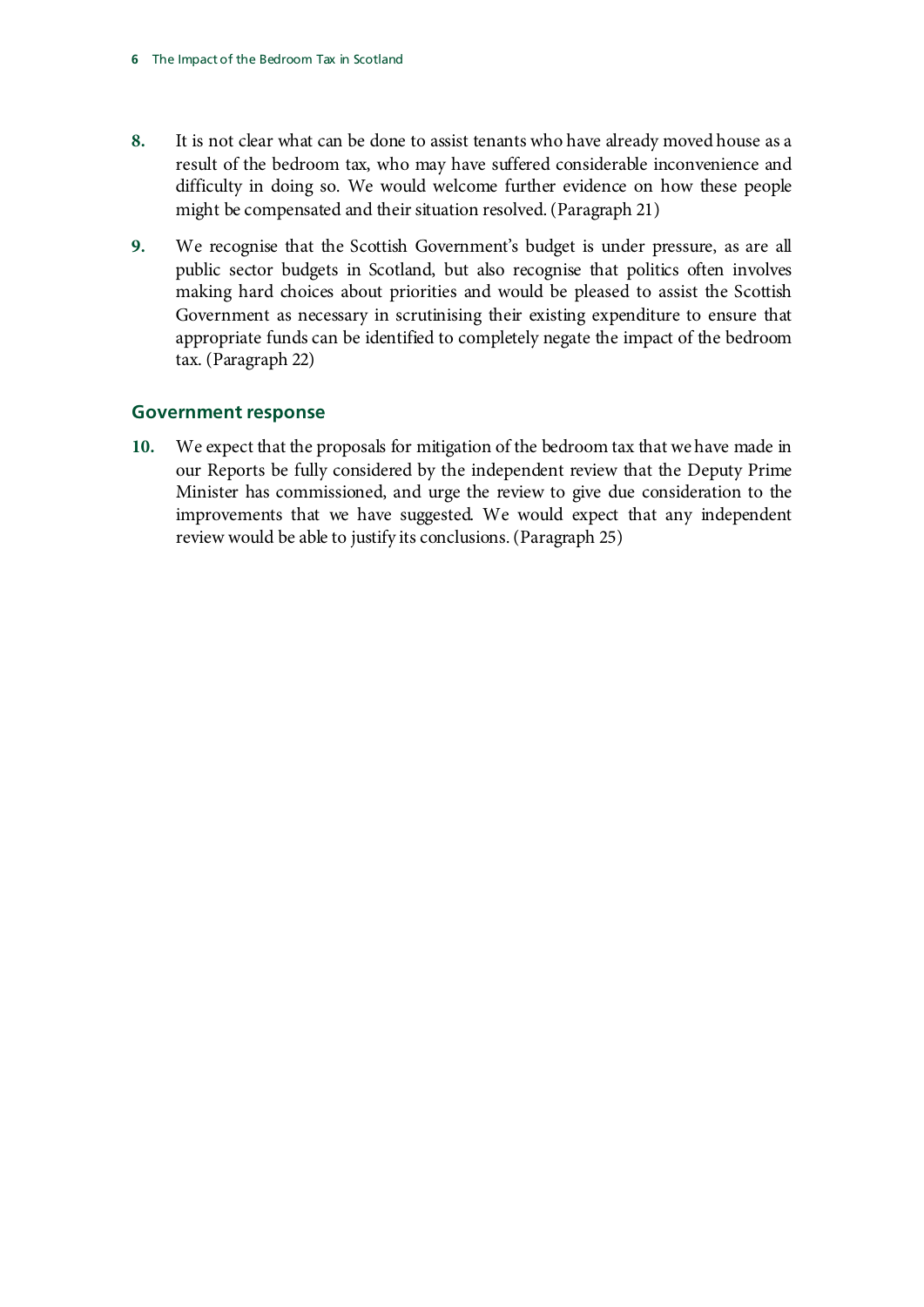## 1 Introduction

1. The removal of the spare room subsidy, also known as the bedroom tax or under occupation penalty, came into force on 1 April 2013. The aim of the policy was twofold: to reduce housing benefit expenditure, and to use existing public sector housing stock more efficiently. The UK Government estimated that 80,000 claimants in Scotland would be affected by the bedroom tax, with an average weekly loss of £12. This represented approximately 33% of the working age housing benefit claimants in Scotland.<sup>1</sup> Those claimants have to make up the shortfall between housing benefit and rent each week, or move to a smaller property. The bedroom tax also has implications for social landlords. The same landlord has to consider how to provide housing to all their tenants, many of them vulnerable, when the income from rent is becoming less reliable.

2. We announced our inquiry into the impact of the bedroom tax on 8 May 2013, and set out to evaluate the impact of the policy on tenants and landlords across Scotland.<sup>2</sup> On 16 December 201[3](#page-8-2), we published our first Interim Report.<sup>3</sup> The purpose of that report was threefold. Firstly, we placed on record our belief that the bedroom tax should be abolished and its objectives pursued by other means. Secondly, we proposed a number of changes to the implementation of the policy. Thirdly, we identified a number of key issues where we wished to gather more evidence.

3. Since then, we have continued to explore these issues, considering what the UK Government, Scottish Government and local authorities have been doing to manage the implementation of the policy and to mitigate its worst effects on the most vulnerable. We have visited Glasgow, West Lothian and Dundee to hear the concerns of tenants, public landlords and others.<sup>4</sup> We have also heard evidence from the Rt. Hon. David Mundell MP, Parliamentary Under-Secretary of State for Scotland, and Margaret Burgess MSP, Minister for Housing and Welfare in the Scottish Government, and have explored with them the possibility of longer-term solutions to mitigate the effects of the policy in Scotland. Finally, we have received the Government Response to our Interim Report, which is included as an Appendix to this Report. We also consider some of the points raised in that response in this Report.

<span id="page-8-0"></span>DWP, Impact Assessment page 10. The total UK estimate is for 660,000 claimants affected experiencing an average reduction of £14 per week in housing benefit

<span id="page-8-1"></span><sup>2</sup> [http://www.parliament.uk/business/committees/committees-a-z/commons-select/scottish-affairs-committee/news/tor](http://www.parliament.uk/business/committees/committees-a-z/commons-select/scottish-affairs-committee/news/tor-bedroom-tax/)[bedroom-tax/](http://www.parliament.uk/business/committees/committees-a-z/commons-select/scottish-affairs-committee/news/tor-bedroom-tax/)

<span id="page-8-2"></span><sup>3</sup> <http://www.publications.parliament.uk/pa/cm201314/cmselect/cmscotaf/288/288.pdf>

<span id="page-8-3"></span><sup>4</sup> A full list of witnesses is annexed to this Report.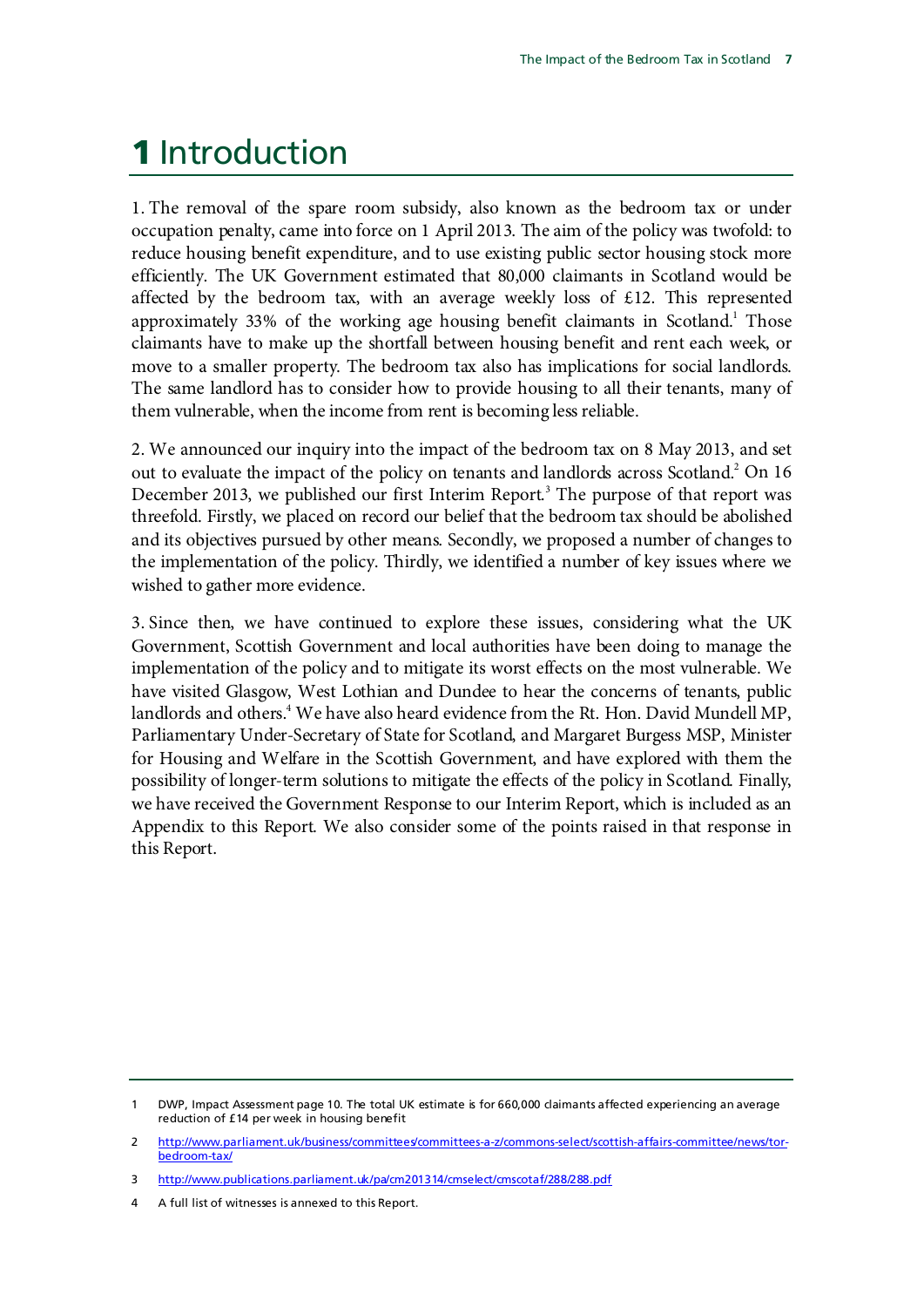# 2 Mitigating the effects

### **Reasonable offer**

4. Witnesses have continued to tell us that they want the bedroom tax to be abolished.<sup>[5](#page-9-3)</sup> The arguments made for this have been similar to those outlined in our first Interim Report. Firstly, the policy affects people in a way that they could not have foreseen when they moved into their present homes: had they known at the time that this would render them less well off financially, then they may have objected to their allocated property.<sup>[6](#page-9-4)</sup> Secondly, there is a mismatch between supply and demand for smaller properties.<sup>[7](#page-9-5)</sup> Several witnesses felt that the bedroom tax should only apply to those tenants who refused a reasonable offer to downsize.<sup>8</sup>

<span id="page-9-0"></span>5. **Given that the details of the policy have not changed since our first Interim Report was published, we wish to re-iterate that the view of the Scottish Affairs Committee remains that the bedroom tax should be abolished and its objectives pursued by other means.** 

<span id="page-9-1"></span>6. **We also reiterate that, while the policy remains in place, its impact should be ameliorated by the proposals in our Reports. In particular, we recommend that tenants should only be subject to the bedroom tax if they are judged to be under-occupying social housing and refuse a reasonable offer of a suitable smaller property in the same community.**

## **Clarification of the Scottish Government's powers**

7. In recent months, both the Rt. Hon. Danny Alexander, Chief Secretary to the Treasury, and the Rt. Hon. David Mundell, Parliamentary Under-Secretary of State for Scotland, have given their views that the Scottish Government has the power to mitigate the effects of the bedroom tax in its entirety, should it chose to use its funding in this way.<sup>9</sup> We took evidence from Mr Mundell, who clarified his remarks, confirming that Scottish Government money can be used for the purpose of mitigating the effects of the bedroom tax, "whether or not there is a change to the cap on funding for discretionary housing payments" (see below).<sup>[10](#page-9-8)</sup>Ms Burgess confirmed that the Scottish Government did not seek clarification from either Mr Alexander or Mr Mundell.

<span id="page-9-2"></span>8. **We are surprised that the Scottish Government did not seek any clarification directly from either Mr Alexander or Mr Mundell following their respective statements that the Scottish Government had the power to mitigate the effects of the bedroom tax in its** 

<span id="page-9-5"></span>7 ibid.

<span id="page-9-3"></span><sup>5</sup> Q432, Q556

<span id="page-9-4"></span><sup>6</sup> Paragraph 11

<span id="page-9-6"></span><sup>8</sup> Qq 42-49,Q389

<span id="page-9-8"></span><span id="page-9-7"></span><sup>9</sup> [http://www.scottish.parliament.uk/parliamentarybusiness/28862.aspx?r=8470&i=76765&c=1537205;](http://www.scottish.parliament.uk/parliamentarybusiness/28862.aspx?r=8470&i=76765&c=1537205) <http://www.scotsman.com/news/politics/top-stories/independence-snp-able-to-scrap-bedroom-tax-now-1-3265723>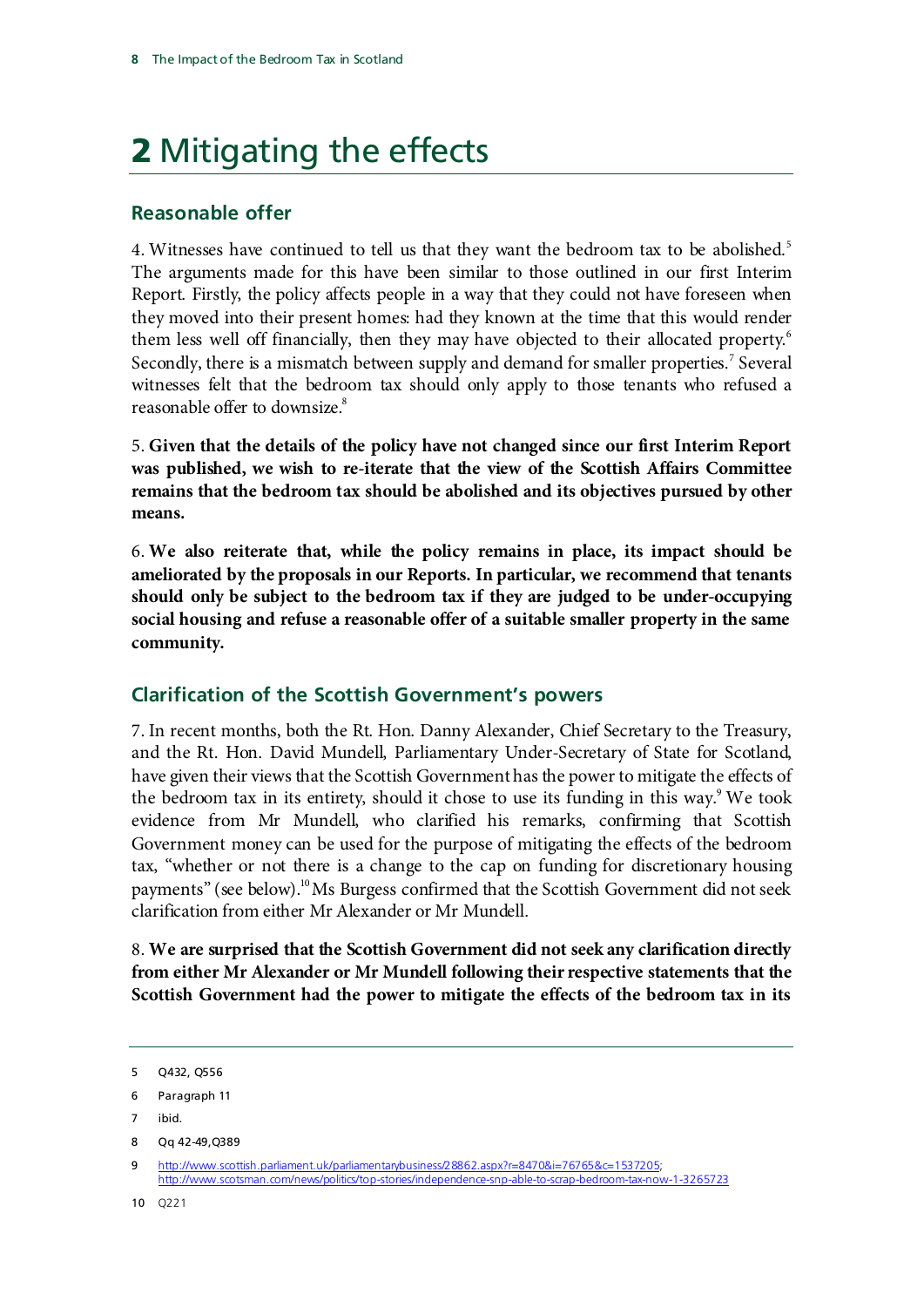**entirety. We recommend that the Scottish Government approach both Ministers and formally requests explanations of their comments, in order to seek clarity on the options these Ministers believe are available to the Scottish Government to negate the effects of the bedroom tax.**

### **Lifting the cap on discretionary housing payments**

9. If tenants are unable to make up the shortfall in rent through increased earnings or reduced spending, taking in a lodger, or otherwise changing their financial circumstances, and they are not able to downsize, then they can apply to the local authority for a discretionary housing payment (DHP). There is an upper cash limit to the total that a local authority can spend on DHPs. For every  $\pounds 1$  of DWP money, the local authority can "top up" with  $\text{\pounds}1.50$  of its own money.<sup>11</sup> Our first Interim Report stated that we "see no logic in this £1.50 limit and recommend to the Government that it be abolished".<sup>12</sup>

10. Ms Burgess told us that the total amount required to mitigate the effects of the bedroom tax completely over one year in Scotland would be approximately  $\text{\pounds}50$  million.<sup>[13](#page-10-2)</sup> In October 2013, the Scottish Government allocated an extra £20 million to top up its £13.5 million allocation from the DWP, bringing the total funding to £33.5 million.<sup>[14](#page-10-3)</sup> This is the maximum amount allowed under current regulations. The Scottish Government has committed the same amount of funding for 2014-15.<sup>15</sup> This initial allocation was followed in February 2014 by an announcement from the Scottish Government Finance Secretary, John Swinney MSP, that further funding would be allocated in order to mitigate the bedroom tax.<sup>[16](#page-10-5)</sup>The Scottish Government has proposed allocating an additional £15 million to top up DHPs in 2014-15: however, the deployment of this sum is dependent on the DWP agreeing to lift the maximum cash limit.

11. The DWP has commented that "the Scottish Government's call for the current 150% cap on discretionary housing payment top ups to be increased doesn't fit with our experience of how DHPs are currently working in Scotland".<sup>[17](#page-10-6)</sup> Consequently, although the DWP will consider the request, a spokesman was quoted as saying that "we don't see the need for that at the moment".[18](#page-10-7) Furthermore, the UK Government's response to our Report makes it clear that it is unwilling to lift this cap, stating that the 150% limit on additional funding for DHPs "prevents the Government's essential housing benefit reforms from being undermined by claimants being fully compensated for the resulting reductions in benefit awards".[19](#page-10-8)

<span id="page-10-0"></span><sup>11</sup> The legislation which specifies the overall limit on expenditure is Article 7 of The Discretionary Housing Payment (Grants) Order 2001.

<span id="page-10-1"></span><sup>12</sup> Paragraph 46

<span id="page-10-2"></span><sup>13</sup> Q573

<span id="page-10-3"></span><sup>14</sup> <http://www.insidehousing.co.uk/regulation/%C2%A320m-to-help-bedroom-tax-victims-next-year/6529118.article>

<span id="page-10-4"></span><sup>15</sup> Q573

<span id="page-10-5"></span><sup>16</sup> <http://www.dailyrecord.co.uk/news/scottish-news/bedroom-tax-hated-tory-tax-3116020>

<span id="page-10-6"></span><sup>17</sup> <http://www.bbc.co.uk/news/uk-scotland-scotland-politics-26010892>

<span id="page-10-7"></span><sup>18</sup> <http://www.scotsman.com/news/politics/top-stories/snp-faces-showdown-over-bid-to-beat-bedroom-tax-1-3292222>

<span id="page-10-8"></span><sup>19</sup> Government response, 11.2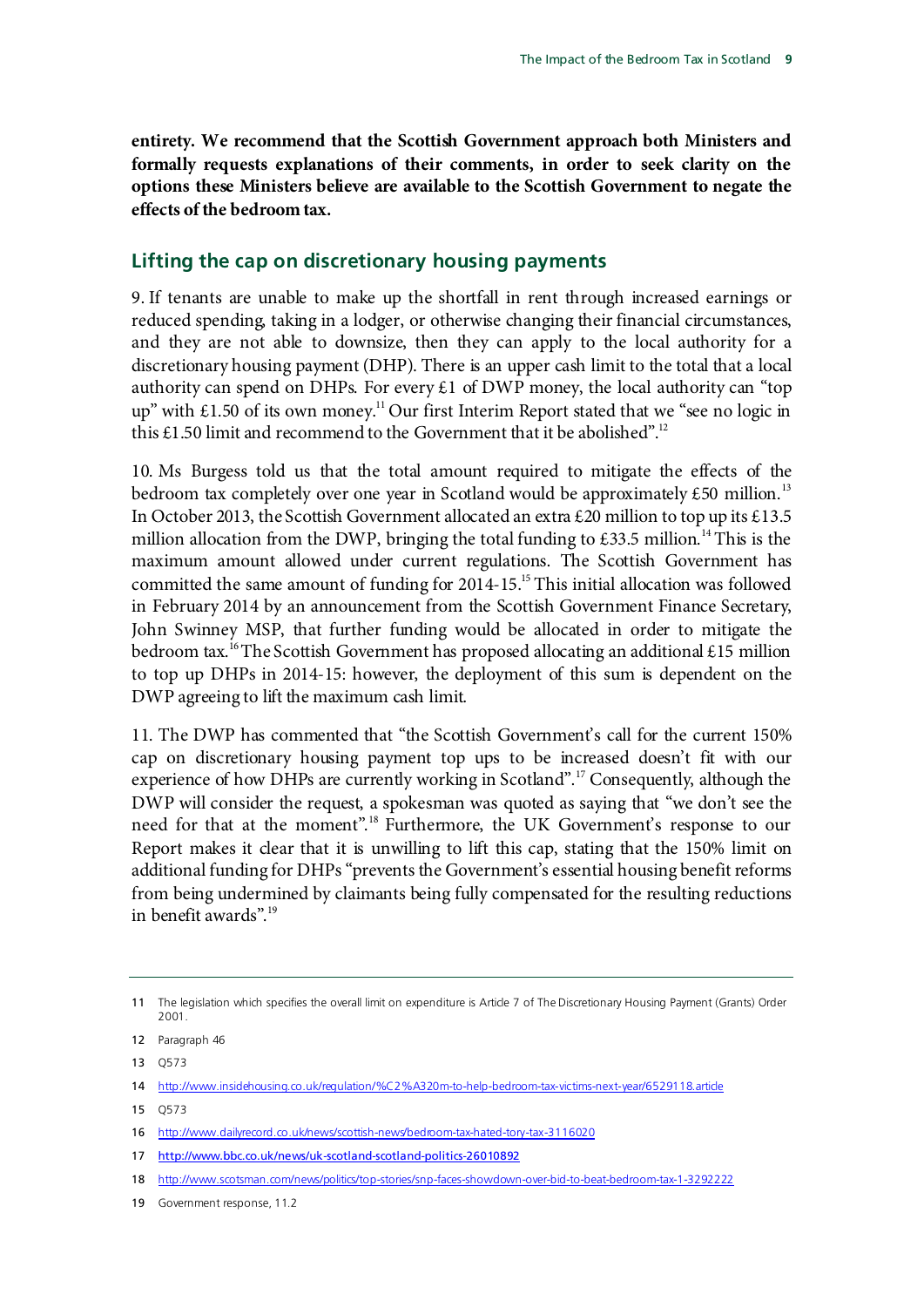#### **Concerns around DHPs**

12. Witnesses have told us of a number of problems with addressing the policy through allocating DHPs. Many tenants who might be eligible for DHPs do not apply. Donald Forrest, Head of Finance and Estates, West Lothian Council, told us that, despite considerable efforts since April 2013 to contact and engage with 2,195 tenants who are impacted by the bedroom tax, 500-600 tenants still had not applied.<sup>[20](#page-11-0)</sup> David Dorward, Chief Executive of Dundee City Council, similarly explained that, despite the Council's "very proactive" approach to identifying tenants affected and making contact with them, many still would not engage.<sup>[21](#page-11-1)</sup> Bill Palombo, Grangemouth Citizens' Advice Bureau suggested that tenants with mental health or learning difficulties might find applying particularly difficult;<sup>[22](#page-11-2)</sup> Councillor Craig Martin, Falkirk Council pointed out that 50% of tenants currently engaging with the Council have mental health or learning issues.<sup>[23](#page-11-3)</sup> In addition, Mr Dorward told us that the DHP scheme costs the Council "an extremely large amount of money to administer".<sup>[24](#page-11-4)</sup>

13. Representatives of campaign groups, including the Scottish Anti-Bedroom Tax Campaign and NO 2 Bedroom Tax also told us that they were concerned about the suitability of DHPs as a means of addressing the impact of the bedroom tax.  $25$  Gail Morrow of the Scottish Anti-Bedroom Tax Campaign summarised the position as follows:

You are dealing with people that have mental health issues, you are dealing with vulnerable people, people who just will not engage, do not want to engage. They are threatened by the council coming to them or the housing associations coming to them. It makes them nervous.<sup>[26](#page-11-6)</sup>

Ms Burgess told us that the Scottish Parliament considered that improving ease of application for DHPs is the best way to help people impacted by the bedroom tax.<sup>27</sup> She explained that, if the limit was lifted, "everybody effectively would be eligible to make an application [for DHP] and the application would be accepted".<sup>[28](#page-11-8)</sup> She felt that it would be difficult for the Scottish Government to mitigate the effects of the tax in any other way, stating there was a need to be careful that any scheme "does not fall foul of DWP regulations" since welfare policy was reserved. [29](#page-11-9) Effectively loosening the criteria for eligibility for DHPs might be a way round this. Furthermore, Ms Burgess told us that the application process could be simplified to something "as straightforward as phone call...'if

<span id="page-11-9"></span><span id="page-11-8"></span><span id="page-11-7"></span><span id="page-11-6"></span><span id="page-11-5"></span><span id="page-11-4"></span><span id="page-11-3"></span><span id="page-11-2"></span><span id="page-11-1"></span><span id="page-11-0"></span>20 Q259 21 Q436 22 Q385 23 Q387 24 Q445 25 Qq 539-541 26 Q540 27 Q573 28 Q575 29 ibid.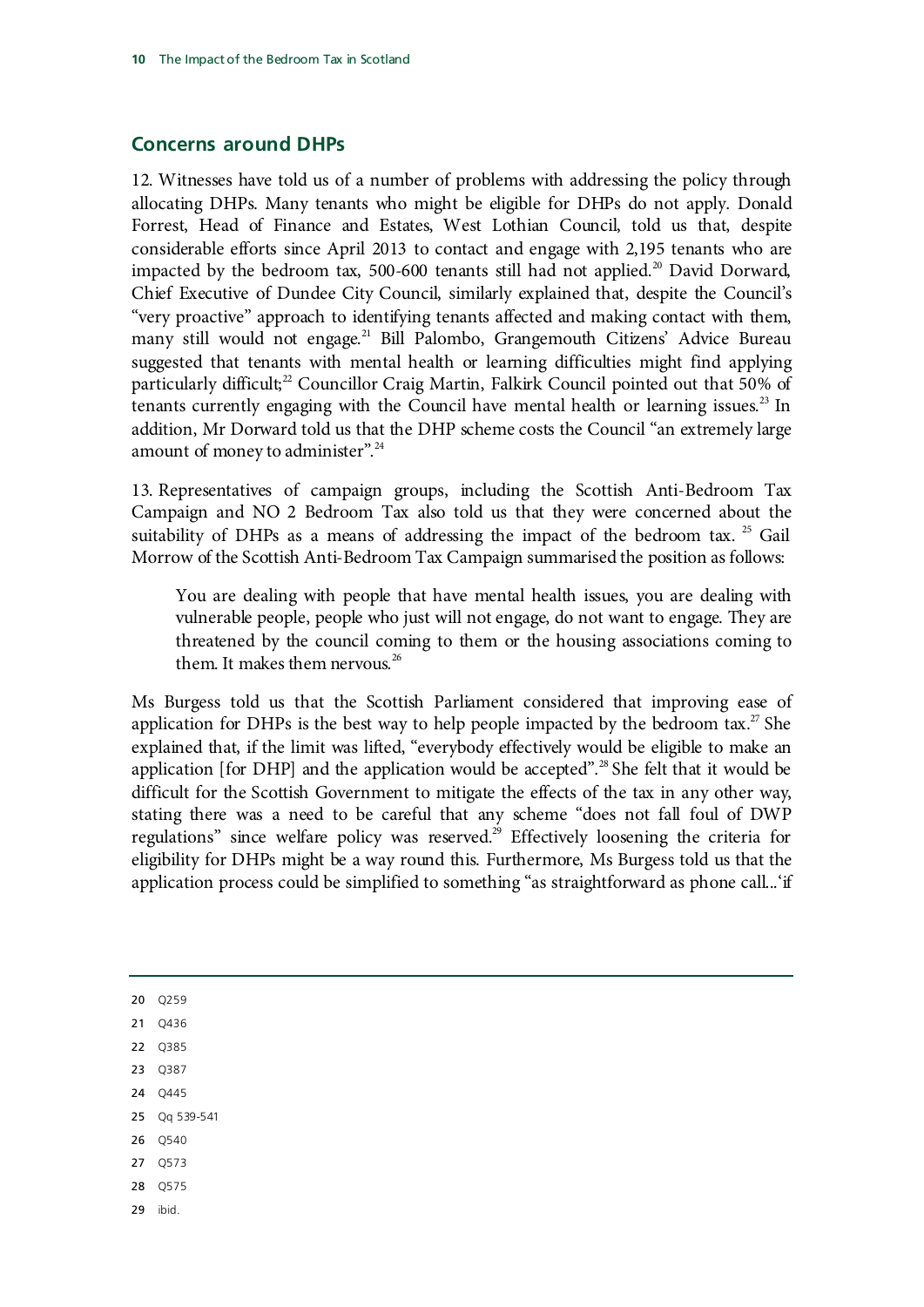you are in difficulties, would you like to make an application?'". [30](#page-12-1) However, the evidence that we have heard, suggests that even this may be problematic.

14. Mr Mundell told us that there were other legal options open to the Scottish Government in deploying its extra funding.<sup>[31](#page-12-2)</sup> These might not only work around the problem of the DWP potentially refusing to raise the limit on DHPs, but also mitigate against some of the issues with the DHP application process. Mr Mundell made it clear that it was the responsibility of the Scottish Government to approach the UK Government on alternative solutions, but stated that "if the Scottish Government come[s] forward with specific proposals within the bounds of the Scotland Act", the UK Government will work with it in assisting it to deploy its additional resources. $32$ 

<span id="page-12-0"></span>15. **Evidence received suggests that the Scottish Government would be unwise to rely on the lifting of the DHP cap as a means of mitigating the effects of the bedroom tax. Not only has the UK Government refused to accept our previous proposal on this but our evidence has shown that this method does not presently reach all victims and is unlikely to ever do so legally. In these circumstances, and given that the start of the new financial year is imminent, we urge the parties in the Scottish Parliament, and the Scottish Government, to develop a Plan B as soon as possible.**

<span id="page-12-1"></span>30 Q576

<span id="page-12-2"></span>31 Q224

<span id="page-12-3"></span>32 Q222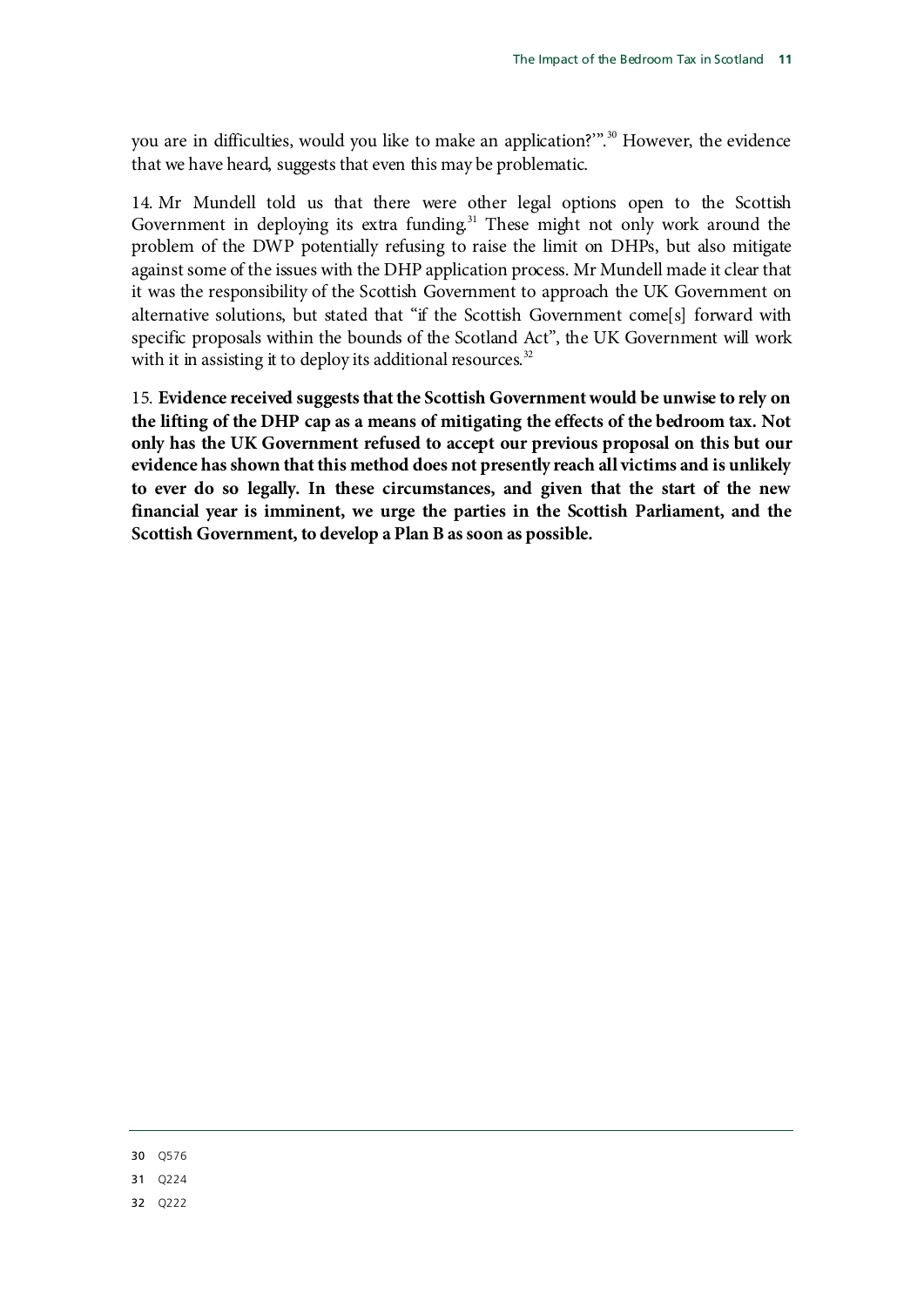# 3 Looking back

### **Arrears**

16. In our previous Report, we invited further evidence from social and local authority landlords on trends in arrears since the introduction of the bedroom tax, and sought their views on the extent to which these could be attributed to the policy.<sup>[33](#page-13-1)</sup> Elaine McHugh, Head of Housing Services for North Lanarkshire Council, told us that the council's arrears have increased by approximately 68% since March 2013, and the increase from December 2012 to December 2013 was £1.3 million.<sup>[34](#page-13-2)</sup> People who are liable to pay the bedroom tax account for  $\text{\pounds}700,000$  of this, although some of these may also have had historical arrears.<sup>[35](#page-13-3)</sup> Alastair Shaw, Head of Housing, Construction and Building Services for West Lothian Council, also told us that arrears had risen "quite significantly" since the policy came in.<sup>[36](#page-13-4)</sup> We also heard that a number of groups offering support services and advice had seen an increase in the number of people coming to them regarding arrears, which was attributed to the bedroom tax.<sup>[37](#page-13-5)</sup>

17. Ms Burgess told us that the £50 million that the Scottish Government has allocated to mitigating the effects of the bedroom tax does not cover writing off debts that have already built up as a result of the bedroom tax.<sup>[38](#page-13-6)</sup> We heard from Mr Mundell that it would be within the Scottish Government's powers to do this, depending on the approach that it chooses to take[.39](#page-13-7) **We recommend that the Scottish Government should make funding available to write off all accumulated bedroom tax arrears.**

## <span id="page-13-0"></span>**Moral hazard and refunding**

18. We continue to recognise the moral hazard of implying that paying rent is, in any way, a voluntary activity. We recognise that many of those affected by the bedroom tax have found ways of meeting the cost. Witnesses told us about people asking friends and family for money<sup>40</sup> or going to payday lenders.<sup>[41](#page-13-9)</sup> Jack Ferguson of NO 2 Bedroom Tax stated that:

People [are] doing without food, reducing other aspects of their outgoings, really cutting themselves down to the bare bone to try to survive. There is a strong interaction between people suffering from the bedroom tax and fuel poverty, and

<span id="page-13-1"></span>33 ibid.

<span id="page-13-2"></span>34 Q2

<span id="page-13-3"></span>35 Qq 3-5

- <span id="page-13-4"></span>36 Q261
- <span id="page-13-5"></span>37 Q164
- <span id="page-13-6"></span>38 Q597
- <span id="page-13-7"></span>39 Q222
- <span id="page-13-8"></span>40 Q167
- <span id="page-13-9"></span>41 Q164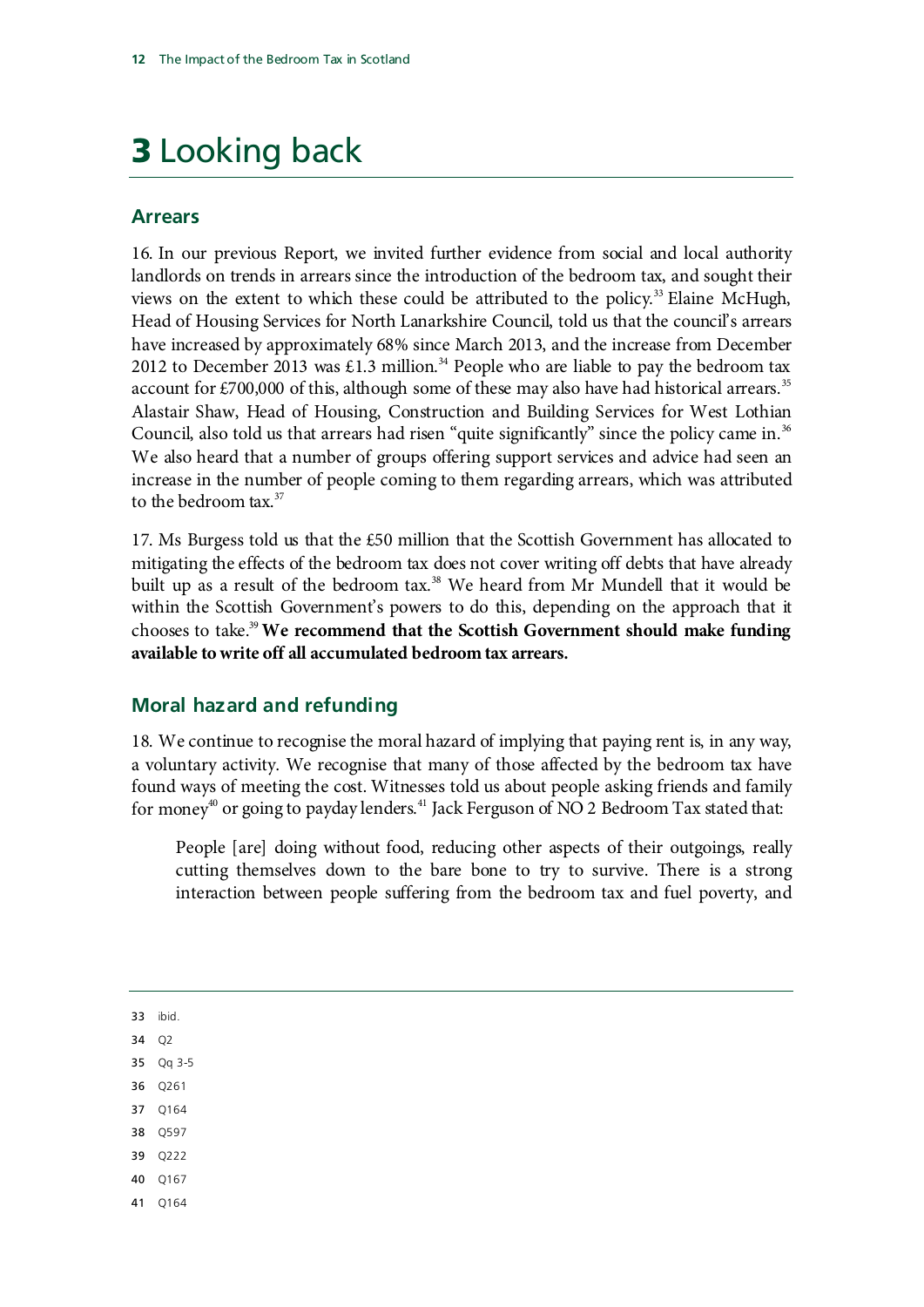people not heating their homes properly and living in conditions that are threatening to health. [42](#page-14-4)

However, Clair Malpas, Regeneration Manager for Cassiltoun Housing Association, stated that when discussing the issue of writing off arrears, the response from some of those who had paid was "well, how can somebody's arrears just be written off? I am paying my bedroom tax. So how is that fair on me? I am scrimping. I am saving. I am making that payment".<sup>[43](#page-14-5)</sup>

<span id="page-14-0"></span>19. **It is important that the efforts made by tenants to pay the bedroom tax are recognised. We wish to avoid the moral hazard of writing off debt while not recognising the efforts made by those already in financial difficulty to pay the bedroom tax. Different categories of tenant should be treated equally and therefore we recommend that the Scottish Government refund all bedroom tax payments made by tenants in Scotland.**

<span id="page-14-1"></span>20. **We would also welcome further information on what choices affected tenants have made in order to meet the shortfall in rent. In particular, we would welcome information from both Governments on what proportion of tenants have been able to meet the costs through increasing their working hours, or moving into employment.**

### **Tenants who have moved house**

<span id="page-14-2"></span>21. Similarly, some tenants who have been affected by the bedroom tax have already opted to downsize to a smaller property. Again, this has caused distress. Jack Ferguson explained that "some people I have met have moved house really against their will", sometimes into poorer quality accommodation or areas which leave them separated from their communities. [44](#page-14-6) **It is not clear what can be done to assist tenants who have already moved house as a result of the bedroom tax, who may have suffered considerable inconvenience and difficulty in doing so. We would welcome further evidence on how these people might be compensated and their situation resolved.**

### **Covering the costs**

22. Whatever decision the Scottish Government makes on how best to mitigate the effects of the bedroom tax, it will have to be paid for, and we recognise that all of the measures outlined above would have a cost attached on top of the £50 million that the Scottish Government has already accounted for. However, since the bedroom tax has been running only for a single year, this would be a one-off cost. Margaret Burgess MSP stressed in her evidence that any such payment would have to come from a budget which was already under considerable financial pressure.<sup>[45](#page-14-7)</sup> We recognise that the Scottish Government's **budget is under pressure, as are all public sector budgets in Scotland, but also recognise that politics often involves making hard choices about priorities and would be pleased** 

- <span id="page-14-6"></span>44 Q559
- <span id="page-14-7"></span>45 Qq 579-580

<span id="page-14-4"></span><span id="page-14-3"></span><sup>42</sup> Q550

<span id="page-14-5"></span><sup>43</sup> Q204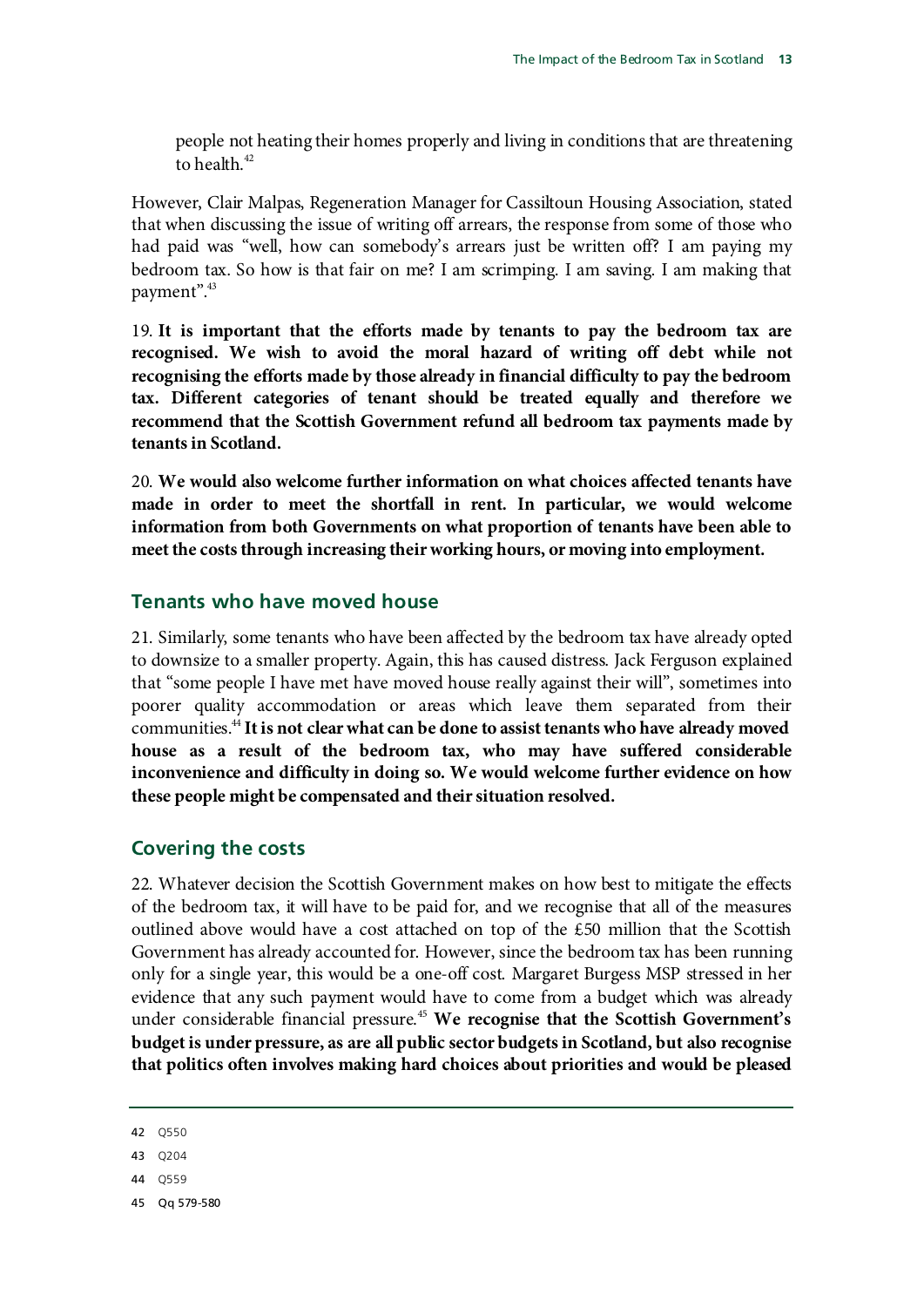**to assist the Scottish Government as necessary in scrutinising their existing expenditure to ensure that appropriate funds can be identified to completely negate the impact of the bedroom tax.**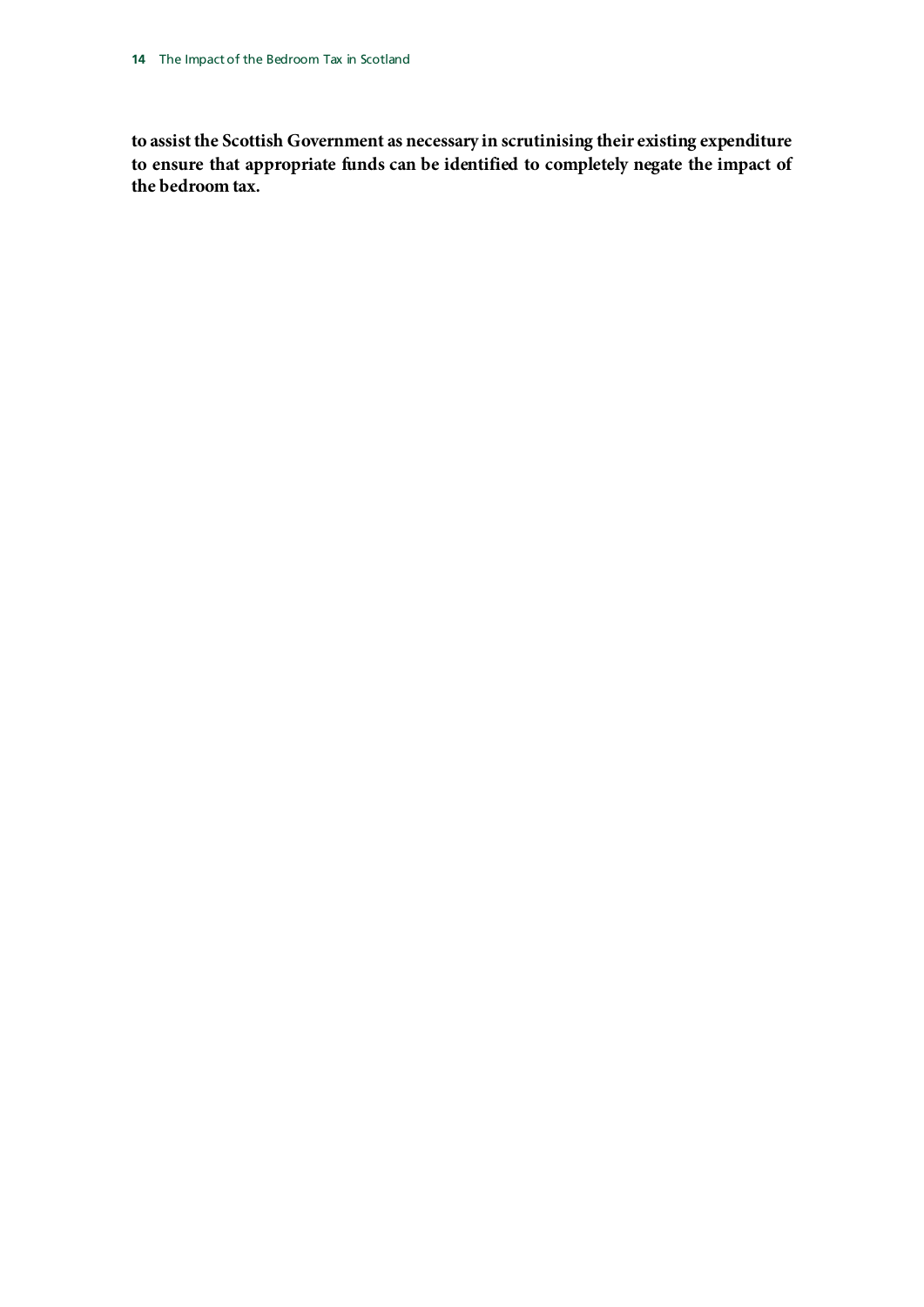## 4 Government response

23. The UK Government's response to our first Interim Report is attached to this report (see Appendix 1). We are disappointed that the Government has rejected almost all of the changes we recommended, including those related to reasonable offers;<sup>[46](#page-16-1)</sup> non eviction of tenants who are making every effort to pay;<sup>[47](#page-16-2)</sup> exemptions for disabled people;<sup>[48](#page-16-3)</sup> greater consistency in criteria for determining eligibility for DHPs across the United Kingdom,<sup>[49](#page-16-4)</sup> and reducing the level of charge that is applied where a 14% or 25% deduction from housing benefit recovers more than the differential in rent between properties of different  $size<sup>50</sup>$  $size<sup>50</sup>$  $size<sup>50</sup>$ 

24. In October 2013, the Deputy Prime Minister, the Rt. Hon. Nick Clegg, announced that an independent review was underway into the effects of the bedroom tax policy. Mr Clegg indicated that the review would consider whether it was possible for social housing tenants to take a smaller house or flat in order to avoid reductions in their benefits.<sup>[51](#page-16-6)</sup> The Government's response indicated that it does not agree with our "reasonable offer" proposal on this issue, stating that the policy is "not about forcing people to downsize". Rather, "tenants are expected to make the same choices as those not claiming benefit, which is that they must fully consider their personal circumstances and decide how they will fund the rent for a property that is larger than they require".<sup>[52](#page-16-7)</sup> The evidence that we have heard regarding housing supply and demand and the extent to which tenants were aware of the financial penalty that they would suffer suggests that in many cases, such "choices" are hypothetical. Many tenants would choose to downsize, but in practice they are unable to do so.

<span id="page-16-0"></span>25. We recognise that the Government's response is reflective of substantial disagreement over policy goals and implementation, between the Scottish Affairs Committee and the Government. While we welcome the announcement by the Deputy Prime Minister that an independent review of the bedroom tax is underway, we are concerned that the response to the recommendations contained in our first Interim Report suggests that viable options for improvement that have been widely supported by our witnesses have already been ruled out. **We expect that the proposals for mitigation of the bedroom tax that we have made in our Reports be fully considered by the independent review that the Deputy Prime Minister has commissioned, and urge the review to give due consideration to the improvements that we have suggested. We would expect that any independent review would be able to justify its conclusions.**

<span id="page-16-1"></span><sup>46</sup> Government Response, paragraph 1.6

<span id="page-16-2"></span><sup>47</sup> ibid., paragraph 4.3

<span id="page-16-3"></span><sup>48</sup> ibid., paragraph 13.1 – 13.3

<span id="page-16-4"></span><sup>49</sup> ibid., paragraph 11.4

<span id="page-16-5"></span><sup>50</sup> ibid., paragraph 12.1 – 12.4

<span id="page-16-6"></span><sup>51</sup> <http://www.insidehousing.co.uk/care/clegg-admits-bedroom-tax-creates-real-dilemmas/6529057.article>

<span id="page-16-7"></span><sup>52</sup> Government response, paragraph 1.6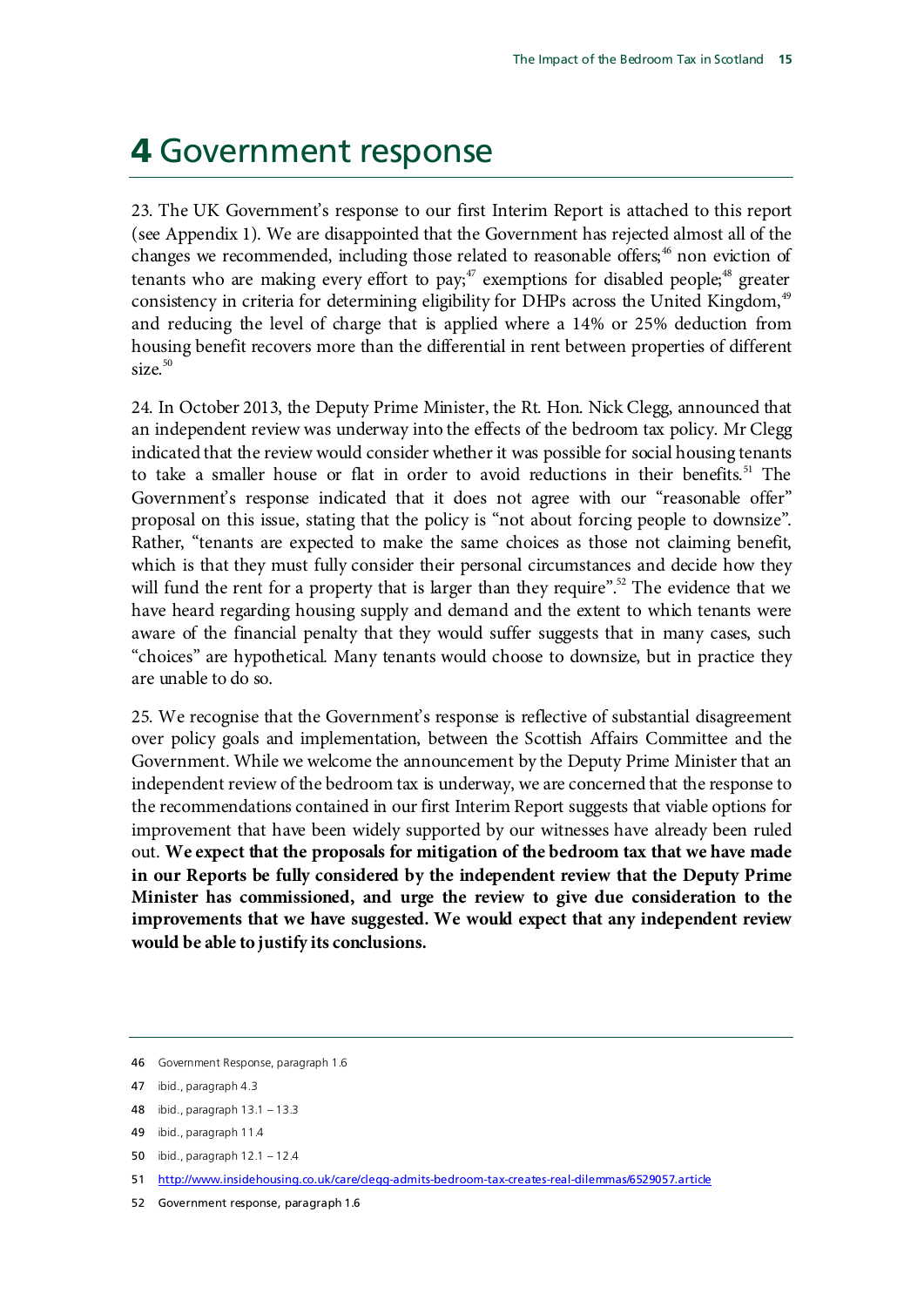## Appendix: Government Response to the Committee's Fourth Report of Session 2013-14

The Scottish Affairs Committee reported to the House on *The impact of the Bedroom Tax in Scotland: Interim Report in its Fourth Report of Session 2013-14, published on 16 December 2013. The Government response to the Report was received on 26 February 2014.*

### **Government response**

**SAC CONCLUSION AND RECOMMENDATION -REASONABLE OFFER For the avoidance of doubt we wish to place on the record that the view of the Scottish Affairs Committee is that the bedroom tax should be abolished and its objectives pursued by other means.**

**We believe that the impact of the bedroom tax should be ameliorated by the proposal in our Report. In particular, we believe that a tenant should only be subject to the bedroom tax if they are judged to be under occupying social housing and decline to move to a smaller property in the same community when provided with a reasonable offer. We would welcome further evidence on what factors should be taken into account when considering what would be a reasonable offer.**

1.1 The Government has noted with some dismay the title of the Scottish Affairs Committee's current inquiry into Housing Benefit reform in Scotland, specifically the Removal of the Spare Room Subsidy (RSRS). While it is clear select committees play a crucial role in scrutinising policy and holding the executive to account, it is equally important that in doing this they accurately present the Government position.

1.2 The policy to remove the spare room subsidy from Housing Benefit (HB) paid to working age tenants renting in the social sector is not a tax. Referring to it as the "*bedroom tax"* is misleading.

1.3 In real terms, HB expenditure has increased by 50% over the last decade, rising from £11bn in 2000/01 to £23bn in 2011/12. It forms a significant and growing part of Government expenditure and is not sustainable.

1.4 Changes to Housing Benefit make an important contribution to the Government's deficit reduction strategy. The independent Office of Budget Responsibility (OBR) forecasts that the Housing Benefit reforms now introduced will deliver annual savings of around  $\&$ 2 billion by 2014/15 in total. (On average £500milliion per annum for this particular measure). This increases fairness in the system by ensuring people claiming benefits face the same choices about the size and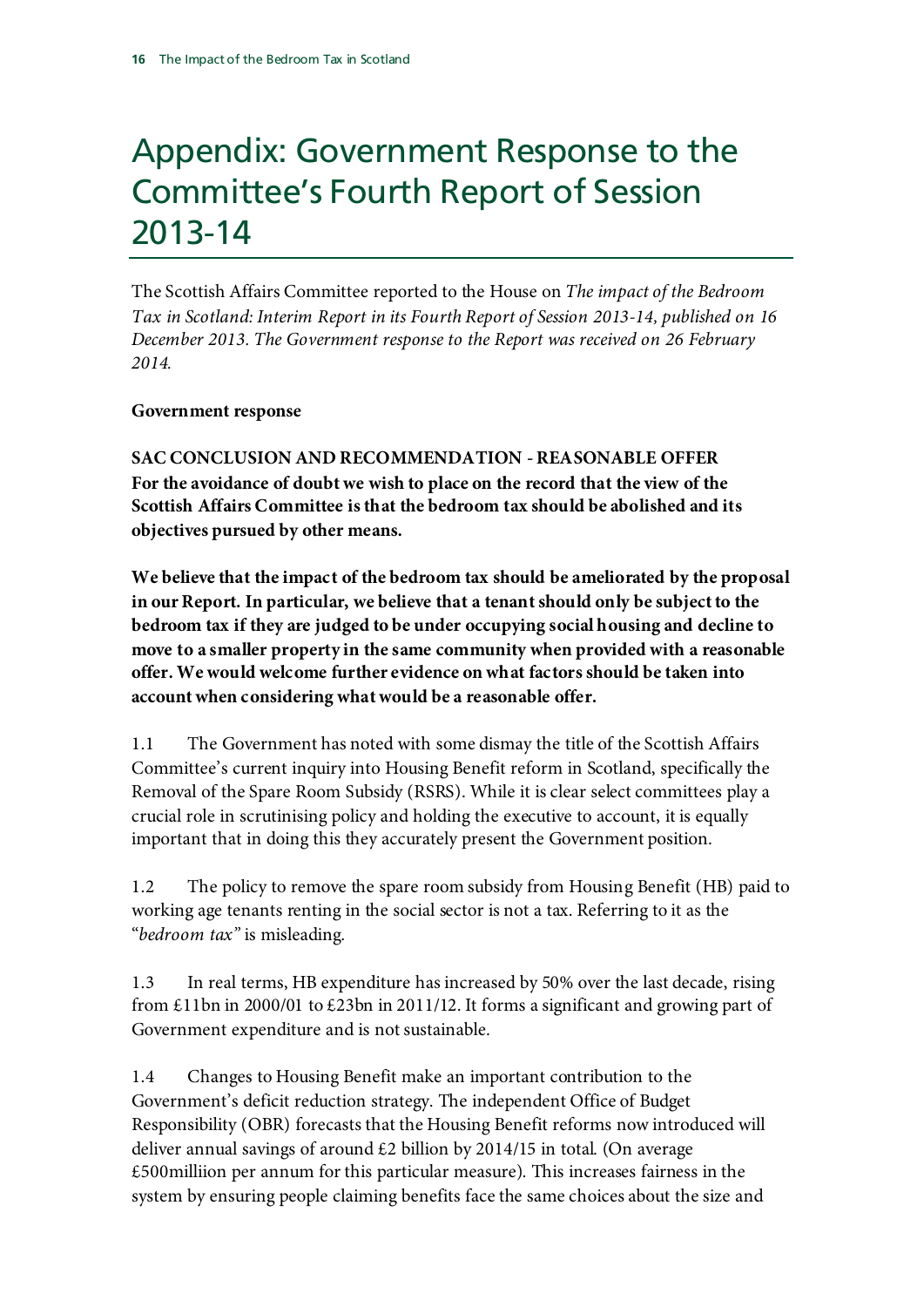location of their accommodation as people not claiming benefits – many of themselves making difficult decisions about where they can afford to live.

1.5 There is also a significant overcrowding issue within the social sector across Great Britain

(*25,000 in Scotland, 249,000 in England and 13,000 in Wales)* and many more people on the waiting lists *(155,000 in Scotland, 1.7 million in England)*. With demographics continuing to change, it is important that we take steps to encourage the sector to be more responsive to the market. For these reasons changes had to be made.

1.6 The Government disagrees with the Committee's recommendation that RSRS should be abolished and its objectives pursued by other means. Applying size criteria rules to social sector Housing Benefit tenants brings fairness back into the system for those living in the private rented sector and to hard working families. Neither do we agree that the RSRS should be ameliorated by the Committee's proposal that affected tenants should only be subject to a deduction if they decline a reasonable offer to move. This measure is not about forcing people to downsize. We know that many HB tenants prefer to remain in their current properties and there is no intention that they should be asked to move. In such cases however, tenants are expected to make the same choices as those not claiming benefit, which is they must fully consider their personal circumstances and decide how they will fund the rent for a property that is larger than they require.

#### **SAC CONCLUSION AND RECOMMENDATION – ASSESSING IMPACT**

**It is difficult to determine the full impact of the bedroom tax because the policy only came into force on 1 April 2013. However, it is clear that households are being placed in difficult circumstances and there are upward pressures being placed upon arrears. We welcome the work being carried out to monitor the policy by both the Scottish Housing Regulator and COSLA. We recognise they are well placed to measure the impact and we hope that they will continue their survey work. We will continue to seek evidence on the impact of the bedroom tax in Scotland**

2.1 The Government agrees with the Committee that firm conclusions cannot be drawn about rent arrears until the policy has had time to bed in, and people have had time to adjust to the change.

2.2 The policy was first announced at the Emergency Budget in June 2010 so local authorities and the Scottish Government have had time to design, develop, and deliver strategies to mitigate the effects of the RSRS and rebalance their housing stock. In that time the surplus Housing Benefit for spare rooms could have been earmarked for housing support initiatives, such as house building or conversion projects, assisting tenants with the transition to RSRS and encouraging participation in schemes such as Home Swap Direct.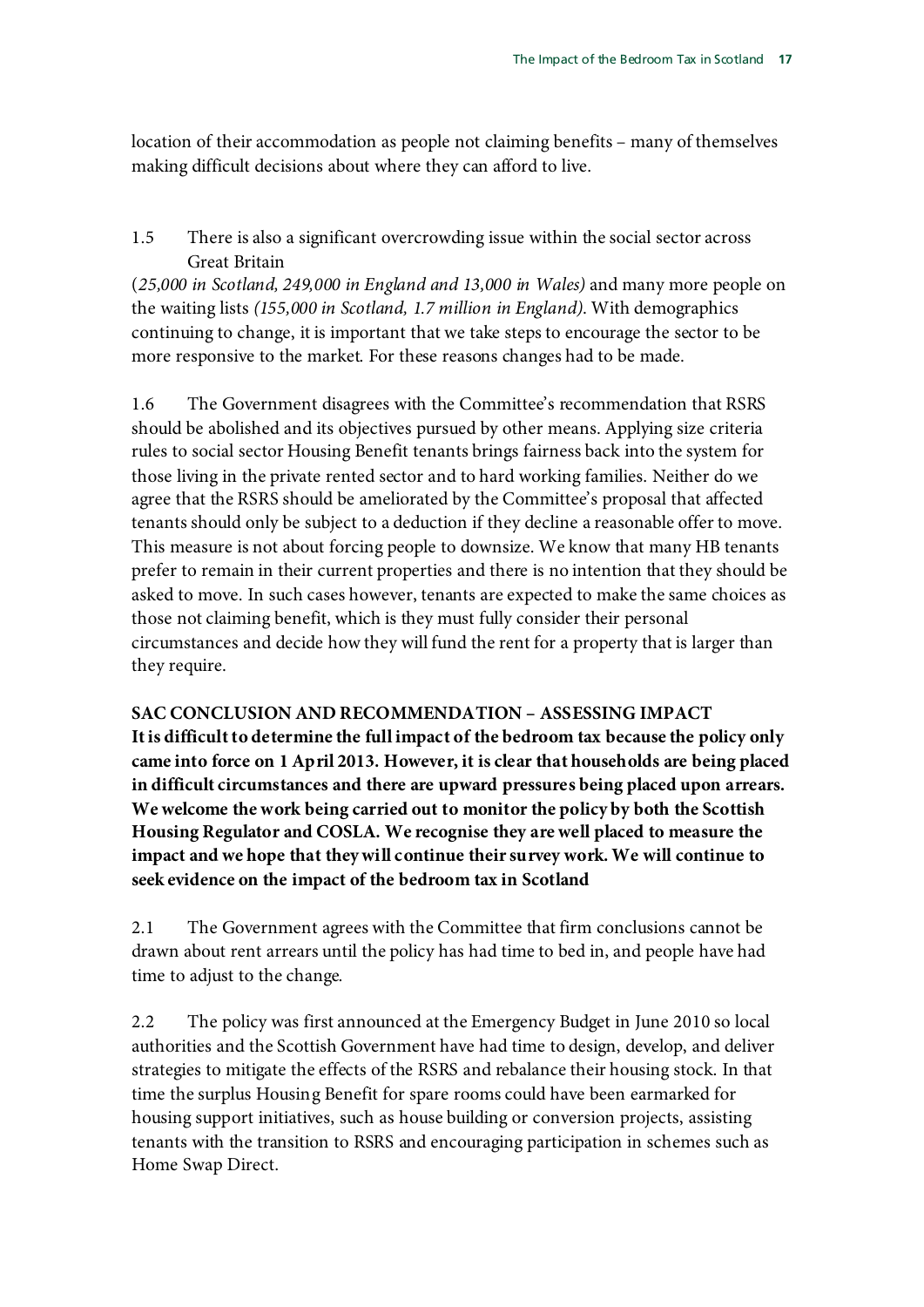2.3 Tenants were profiled prior to implementation to ascertain those most at risk and to tackle obstacles collaboratively. For example, where people have made the choice to stay and pay the rent short-fall themselves, we have encouraged them to discuss ways of maximising income and payment plans with landlords.

2.4 We are aware that early data that has been gathered by COSLA from a relatively small minority of landlords shows an increase in rent arrears (which was anticipated at this stage) but this is not likely to be indicative of long-term trends; nor does it provide a clear picture of the full impact of the reform. People tend to ignore change until it actually impacts them and this may have created rent arrears initially. We fully expect people's behaviour towards rent arrears to change as the policy beds in, but it is too early to comment on how people are transitioning to the change.

2.5 For the reasons above we have commissioned an independent two year programme of monitoring and evaluation of the effects of the RSRS measure across the UK, led by Ipsos-MORI and including the Cambridge Centre for Housing and Planning Research and Institute of Fiscal Studies. Initial findings will be reported in Spring 2014, prior to the final report which is due in late 2015. The evaluation includes small scale primary research with a range of social landlords across England, Scotland and Wales and includes the impact on supply issues (including rural impacts), the impact on vulnerable individuals, financial status, health and wellbeing and family life; in particular where the family has multiple problems. However, whilst the Department is prepared to act rapidly should problems emerge, it does not agree that it is appropriate to pre-determine what action should be taken. Future Housing Benefit policy will need to reflect both the details of the evidence and the wider fiscal context.

## **SAC CONCLUSION AND RECOMMENDATION – CONSEQUENCES FOR LANDLORDS**

**We believe that ways should be sought to overcome any adverse effect upon the ability of social landlords to borrow which has arisen as a result of the bedroom tax. We seek further evidence as to how this can best be achieved.**

**If rent arrears continue to increase, then social landlords will move further into debt. As their debts increase, it will become more expensive for social landlords to borrow money to invest in new housing. This will make it more difficult to address longterm housing need in Scotland. We heard that it would be possible for the Scottish Government to write off debt accrued by registered social landlords and local authority landlords as a result of the bedroom tax. We believe that, where debts arising from the bedroom tax are irrecoverable, this money should be written off by the housing provided and appropriate recompense made by the Scottish Government. We would welcome view as to how best this could be achieved.**

3.1 Around 80% of all working-age Housing Benefit (HB) claimants living in the social rented sector are not impacted by the RSRS. In addition around 30% of workingage HB claimants living in the social rented sector already have to make up a shortfall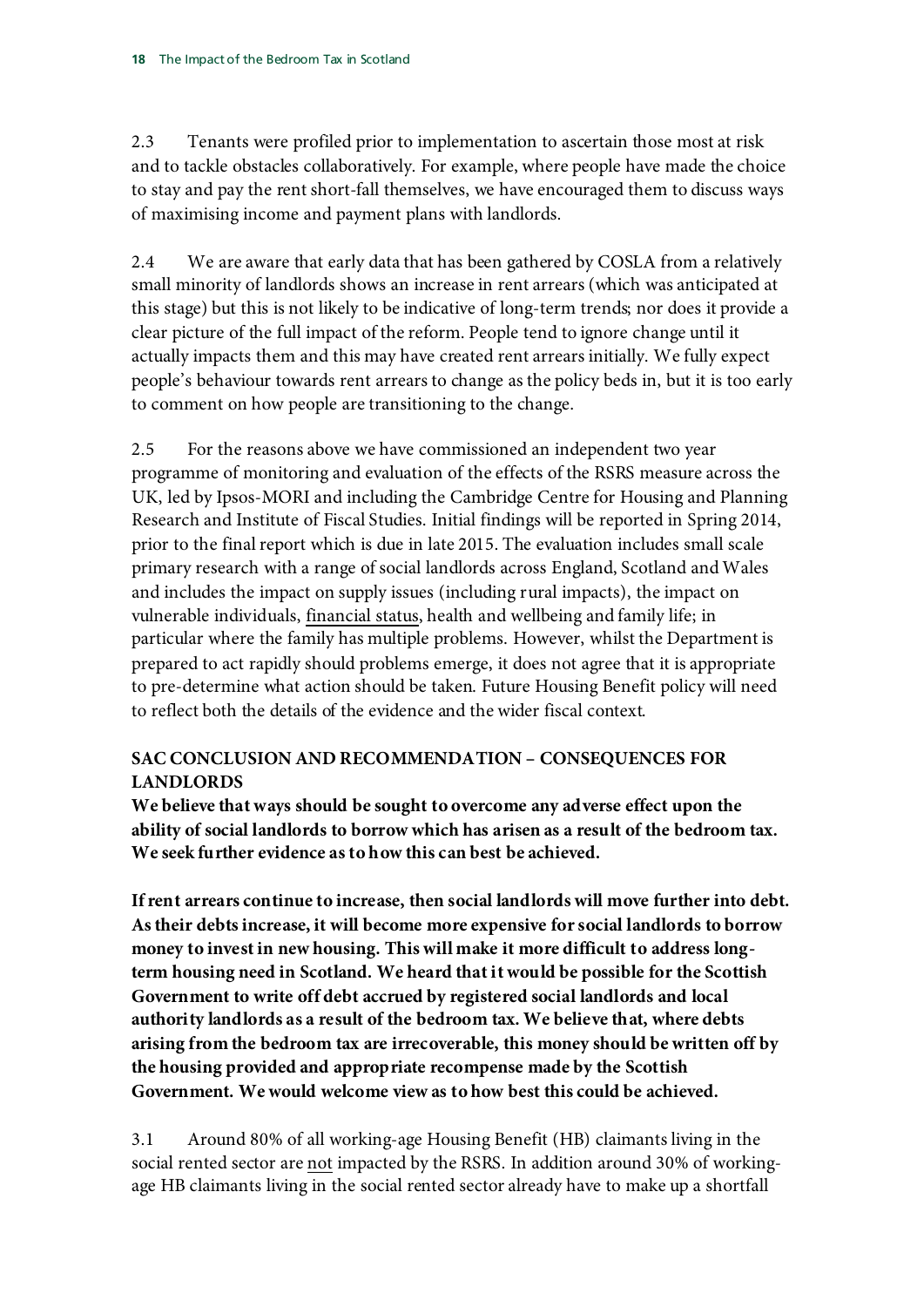between their rent and what HB covers, as they only receive partial HB. We therefore expect social landlords to collect rent direct from tenants affected by the RSRS as they currently do for tenants not in receipt of HB; or whose benefit only partially covers their rent. In June 2013 the Government gave social landlords long-term certainty over rent increases with a commitment that rents will rise by CPI+1% a year until 2024/25. This will give investors and landlords the certainty they need to continue to invest in new housing supply.

3.2 Social sector landlords may also need to consider whether it is viable to retain some of the larger homes or whether there are alternative options that could be explored, such as selling some of their stock or redeveloping some properties to provide more of the smaller properties that are in short supply.

3.3 It is however too early to say what the impact of the RSRS measure has had upon rent arrears and there is no firm evidence that arrears are increasing solely as a consequence of the RSRS. Although social landlords should already have a robust process in place to engage with tenants in arrears both to make appropriate arrangements for collection of the rent that is due and to collect any arrears.

**SAC CONCLUSION AND RECOMMENDATION - EVICTIONS We would welcome further evidence from Registered Social Landlords and Local Authority landlords as to the trends in the scale of arrears since 1 April 2013, and to what extent the arrears can be attributed to the bedroom tax.**

**We are opposed, in principle, to eviction as a result of the imposition of the bedroom tax, but recognise the moral hazard of suggesting that the payment of rent is, in any way, a voluntary activity. In the short term we believe that DHP money should be utilised to make up any shortfall, failing which the Scottish Government should financially support housing providers. For the longer term we would welcome evidence as to how these issues are best tackled.**

4.1 As mentioned above it is too early to say what the long-term trends are likely to be in relation to arrears and how people will transition. People need time to adjust and tend to ignore change until it impacts them. This may have created rent arrears initially, but we fully expect people's behaviour towards rent arrears to change as the policy beds in and claimants begin to make the positive behavioural changes required.

4.2 The Government disagrees with the Committee's opposition, in principle, to eviction.

4.3 "No eviction" policies do not differentiate between those who cannot pay and those who will not pay. It is unfair on those who continue to pay their rent, where others choose not to. If there is no threat of eviction some tenants may have no incentive to address rent arrears, or seek help with debt prevention or downsizing to a smaller home. "No eviction" policies affect the funding streams of both local authority and housing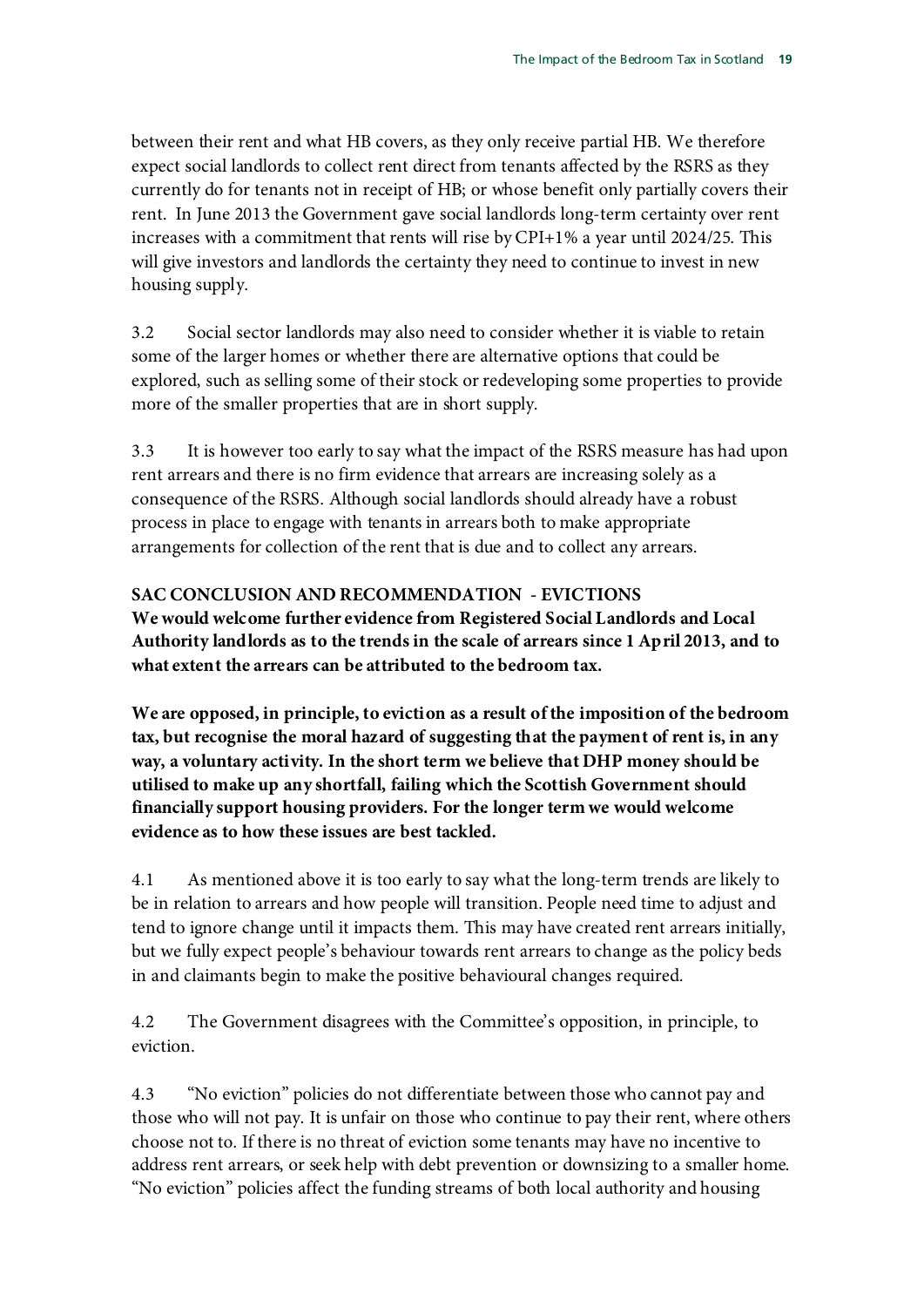associations alike; this leads to a lack of available finance to maintain current properties and to support the construction of future dwellings.

## **SAC CONCLUSION AND RECOMMENDATION - HOMELESSNESS We would welcome examples of where this situation has occurred, and evidence as to how it should be tackled.**

5.1 There is no evidence that homelessness is increasing as a direct result of the RSRS policy.

5.2 The department is committed to closely monitoring the impact of changes to Housing Benefit. It was not possible to assess the full social impacts of the reforms in advance as they depend on the behavioural responses of claimants and landlords, and the success of mitigation measures taken, such as the increases in Discretionary Housing Payments. The department is closely monitoring the implementation of this measure with the local authorities responsible for its administration.

5.3 However, whilst the Department is prepared to act rapidly should problems emerge, it does not agree that it is appropriate to pre-determine what action should be taken. Future Housing Benefit policy will need to reflect both the details of the evidence (recognising that there is separate homelessness legislation in Scotland) and the wider fiscal context.

## **SAC CONCLUSION AND RECOMMENDATION - HOUSE BUILDING**

**We recognise that social landlords are best placed to assess and determine the housing need in their area, and that any increase in the number of smaller properties is done as part of the social landlords' strategy to manage housing need in their area, in accordance with their long term objectives. The lack of commitment to build sufficient housing for Scotland's people has been one of the failures of devolution and we would hope that this matter is addressed more seriously in the future.**

6.1 This is for the Scottish Government to address.

6.2 The Department for Work and Pensions (DWP) is working closely with the Department for Communities and Local Government (DCLG) and seeks to work with the Welsh and Scottish Governments to ensure that the overall impacts on housing supply and benefit spending are considered in policy development and evaluation.

6.3 Increasing housing supply is crucial to provide greater choice and ease pressures on rents. Therefore the Department is fully supportive of measures taken by the DCLG to increase the supply of affordable housing in England. This includes the £19.5 billion of public and private money being invested in new affordable homes in the period to 2015, to help deliver up to 170,000 affordable homes for rent and home ownership. Affordable rent allows more homes to be built for every pound of funding received in grant, and therefore more people will benefit from subsidised housing with lower rents and more security of tenure. Whilst affordable rents generally cost more in Housing Benefit than social rents, this cost is offset by the savings from housing more people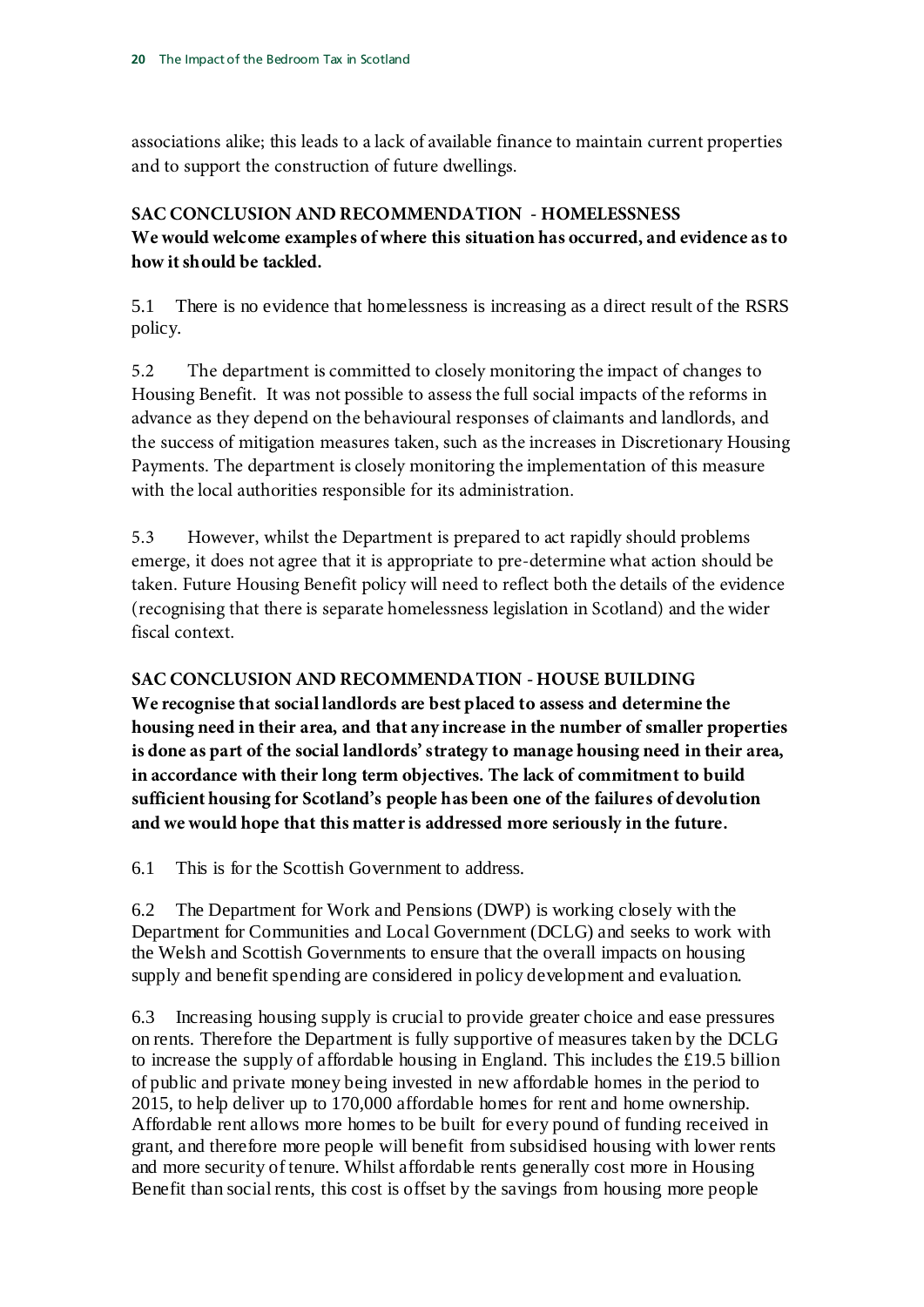currently living against their choice in temporary accommodation and the private rented sector.

### **SAC CONCLUSION AND RECOMMENDATION - CONSEQUENCES FOR TENANTS**

**We believe that if a tenant has built up arrears due to the bedroom tax and wishes to downsize they should be allowed to move even if arrears have not been cleared.**

### **We would welcome further evidence as to the impact upon tenants and what those tenants affected are doing to make up the shortfall in rent.**

7.1 The Government agrees with the Committee's conclusion that tenants in arrears should be allowed to downsize where a landlord is able to accommodate this. Early indications are that some local authorities and registered social landlords are already taking this approach.

7.2 As mentioned above a two year monitoring and evaluation exercise has been commissioned. This commenced in April 2013 and initial findings will be reported in Spring 2014, prior to the final report which is due in late 2015. The evaluation includes small scale primary research with a range of social landlords across England, Scotland and Wales and includes the impact on supply issues (including rural impacts), the impact on vulnerable individuals, financial status, health and wellbeing and family life; in particular where the family has multiple problems. However, whilst the Department is prepared to act rapidly should problems emerge, it does not agree that it is appropriate to pre-determine what action should be taken. Future Housing Benefit policy will need to reflect both the details of the evidence and the wider fiscal context.

## **SAC CONCLUSION AND RECOMMENDATION - PRIVATE SECTOR**

**It is perverse to provide a financial incentive for a tenant to move from the public sector to the private sector when this actually costs more. We believe that, where this is the only option, the tenant should be assisted to remain in their existing accommodation until suitably priced housing becomes available. We would welcome more evidence on what work is being done to monitor any movement of tenants from the public to the private sector. We would also welcome evidence on changes to the Local Housing Allowance in Scotland since 1 April 2013.**

## **We would welcome more evidence on the decisions tenants affected by the bedroom tax are taking to make up the shortfall or move into a smaller property**

8.1 The Government disagrees with the Committee's conclusion. The size and availability of social housing stock varies across the country, as does demand for different sized property.

8.2 This measure is not about forcing people to move from the public to the private rented sector. We expect that many households will prefer to remain where they are and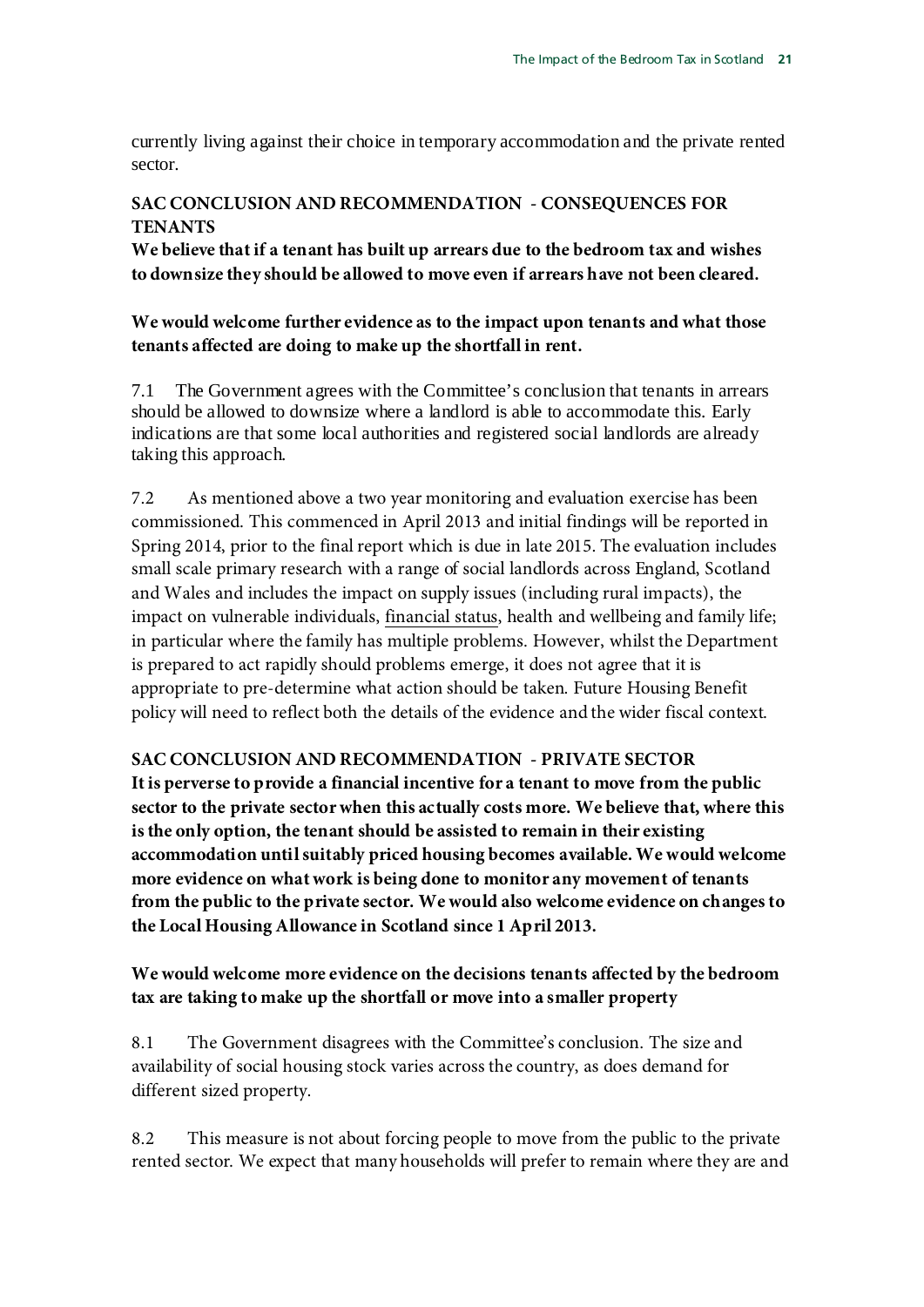will find a way of making up the rent shortfall, in the same way that those living in the private rented sector already do.

8.3 Most authorities have a mixture of different sized properties within their stock but inevitably they also have overcrowded households *(25,000 in Scotland, 249,000 in England and 13,000 in Wales)* living in one and two bedroom properties, people in temporary accommodation or families on the housing waiting list living in the private rented sector *(155,000 in Scotland 1.7 million in England)*. All of which create pressures on the local authority that could be alleviated through more under-occupied households moving. Something had to be done, especially when there are approximately 1.5 million spare rooms, including in some cases a single person living in a family home, across the working age social sector in Great Britain. Of these 820,000 were being paid for by Housing Benefit prior to the reform.

8.4 It has always been recognised that in areas where there is a limited supply of social housing, or a lack of different property sizes, some tenants could decide to downsize by moving into the private rented sector and they could end up receiving more Housing Benefit (HB) not less (although this is not always the case). However, this should be seen in the context of the bigger picture. The movement of a claimant into the private rented sector frees up social sector accommodation, enabling it to be let to others who may otherwise have been renting privately whilst on social housing waiting lists. Or it could be offered to people who are currently placed in temporary accommodation which is normally more expensive. What appears initially to result in an increase in HB expenditure, could actually achieve the opposite as the effects ripple outwards.

8.5 As mentioned above people downsizing was anticipated prior to the implementation of this policy and does not have an impact upon the projected HB savings, which on average are expected to remain around £500m per annum.

8.6 Lack of alternative accommodation is part of this problem and this measure is a step in the right direction to redressing this balance and encouraging better use of social housing stock and the building of appropriately sized housing.

8.7 We are already seeing that this policy has prompted councils and housing associations to understand their tenants' needs and make better decisions about managing their resources, instead of building the wrong houses to meet demand.

## **SAC CONCLUSION AND RECOMMENDATION - RURAL SCOTLAND**

**There is a tension between a landlord's allocation policy of trying to maintain sustainable communities with settled families, particularly in very rural areas, and the UK Government's policy on housing benefit reform which would incentivise people to move out of such communities. We would welcome more evidence on the distances that tenants, who are affected by the bedroom tax, have had to travel to move into a smaller property.**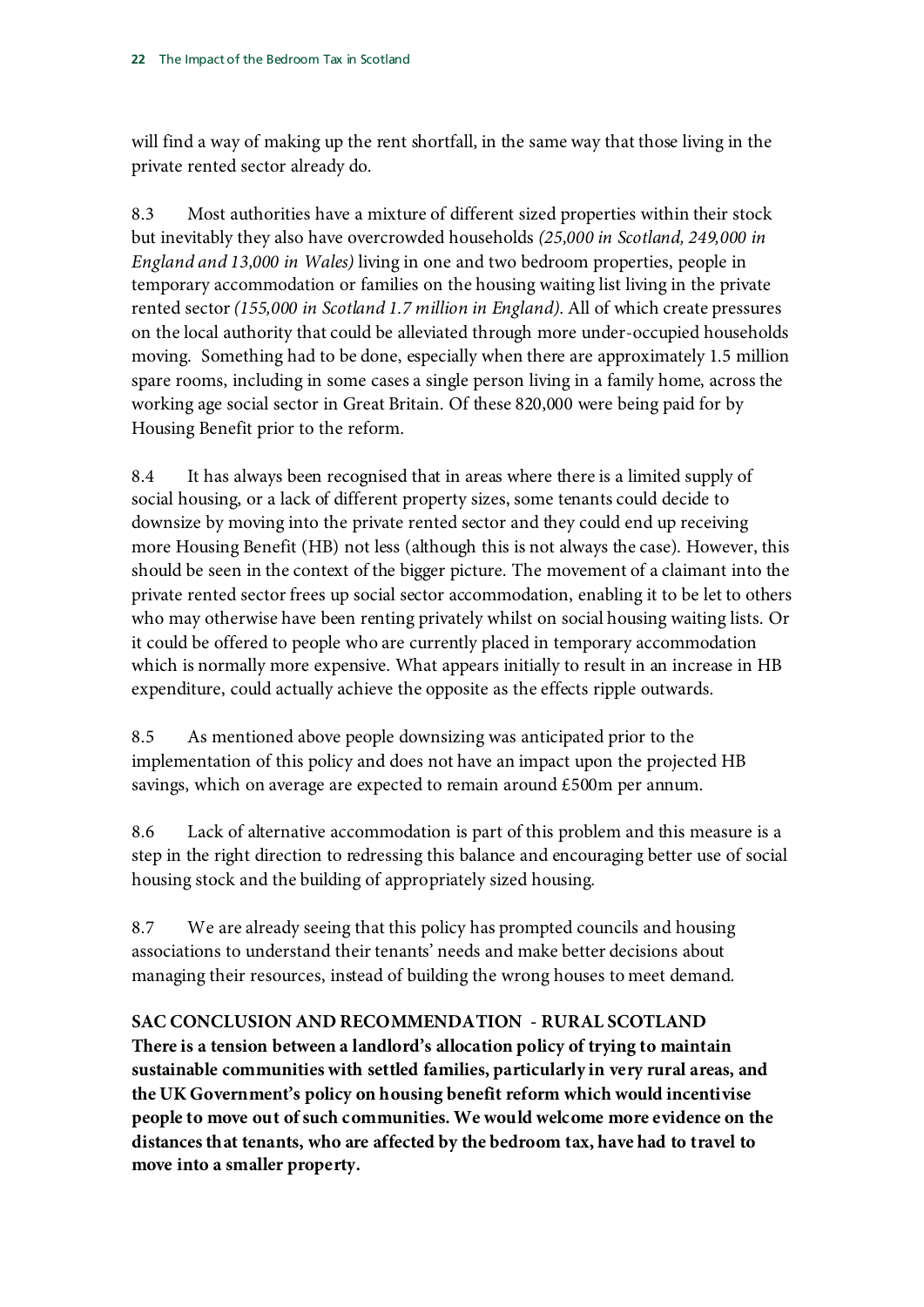9.1 Housing is a devolved matter and as such it is for the Scottish Government to set a housing policy for Scotland. This includes whether to reflect the established demographic trend to increased numbers of single person and childless couple households by focusing on building smaller dwellings, including in rural and remote areas.

9.2 The Government agrees with the Committee's conclusion that maintaining sustainable communities, particularly in very rural areas is difficult. For this reason extra DHP funding of £5million was provided for the 21 least densely populated areas across Great Britain, 12 of which are in Scotland.

9.3 We decided upon population density as the most effective measure of determining isolated and remote areas most in need of additional funding. These range from 9 people per sq km in the Western Isles, to 51 people per sq km in Angus. Angus was included, as there was little difference between it and West Somerset; the 20<sup>th</sup> least densely populated local authority, with Angus providing a natural dividing line.

9.4 There is no evidence on the distances that tenants impacted by the RSRS have had to travel to move into a smaller property. To reiterate, this measure is not about forcing people to move. Any plan to increase the supply of homes would be entirely consistent with the Scottish Government's own 10-year housing strategy which identifies a need for 20,000 additional homes every year to 2020.

**SAC CONCLUSION AND RECOMMENDATION – ALLOCATION POLICIES We would welcome more evidence as to the incentives offered by local authorities and RSLs to help those who wish to move to a more suitable property and how these are funded.**

**One of the consequences of the bedroom tax is that it could lead to landlords altering their allocation policies. There is a danger that landlords will move away from allocating homes according to a broad range of factors, such as allowing room for a family to grow. This would be in contrast to the aim of some landlords, which we believe should be encouraged to try to create sustainable communities, particularly in remote parts of Scotland.**

**We understand that one of the Government's aims for the bedroom tax is to improve work incentive for working age claimants. We would welcome evidence from the Government on the extent to which the bedroom tax has encouraged unemployed tenants to find employment.**

10.1 How individual incentive schemes are funded is for local authorities to address.

10.2 The Government has however provided additional funding to remote rural areas in recognition of their special needs. We are aware that in the past some social landlords have had deliberate letting policies, such as avoiding putting families in top floor flats, which may now mean that tenants are affected by the RSRS. The Government expects that all allocation policies should be reconsidered to determine whether or not they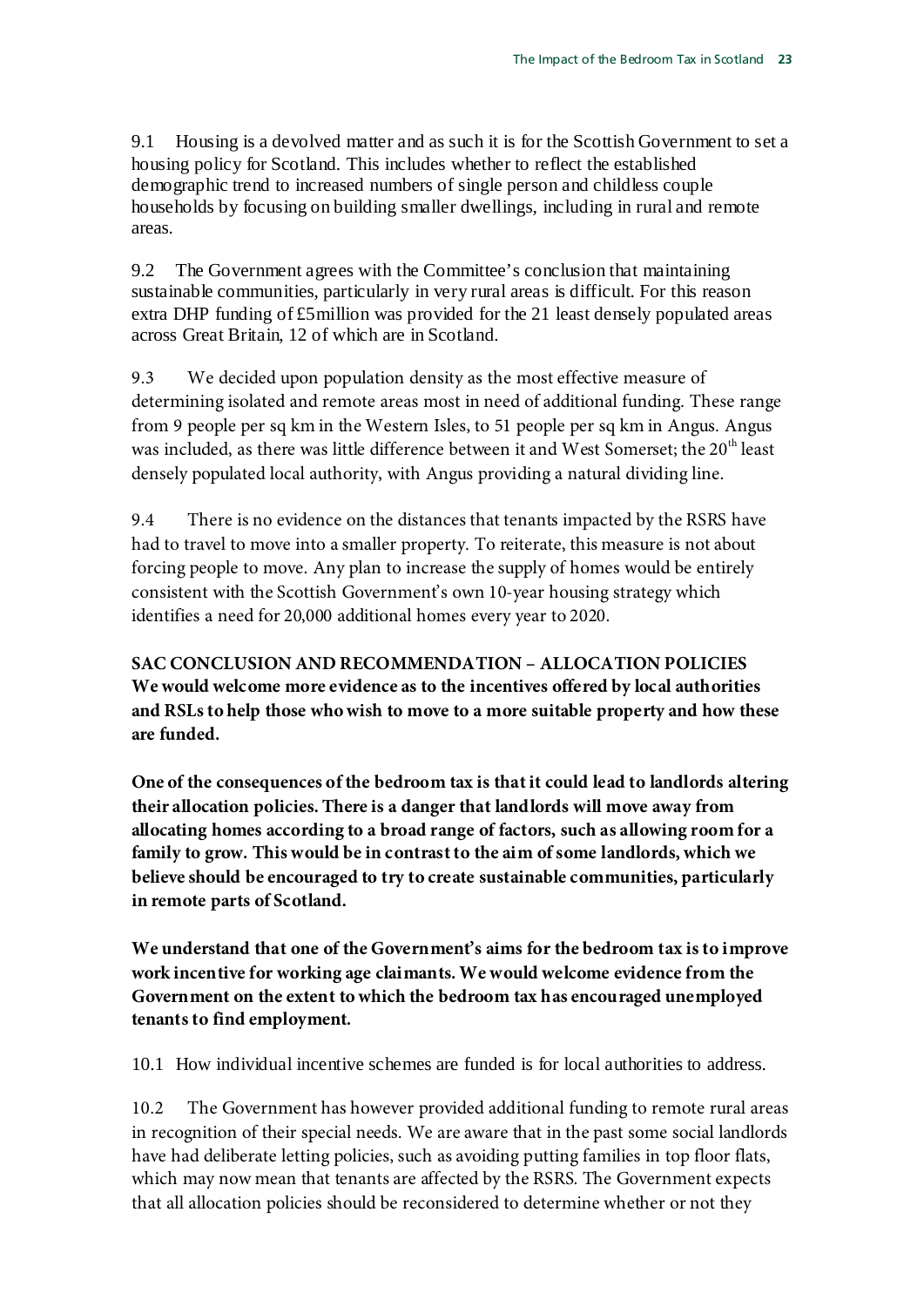remain sustainable, or whether some flexibility is now required e.g. re-designation with a corresponding rent reduction.

10.3 Early evidence suggests that allocation policies are being revised, e.g. allowing people to transfer even in arrears or by giving people impacted by the RSRS and who wish to downsize a higher priority.

10.4 The initial Impact assessment identified that 660,000 people may be affected by this policy. Subsequent figures show that in May last year this number had reduced to 547,000. In August this figure fell further to 523,000 and it then fell again in November to 497,000. Whilst it is not possible to link this specifically to any particular outcome e.g. a move into employment, this is clearly an encouraging and welcome trend.

10.5 It is however too early to say at this stage what the impact of this measure has had on claimant behaviour. As already mentioned a two year programme of monitoring and evaluation is currently on-going

## **SAC CONCLUSION AND RECOMMENDATION - DISCRETIONARY HOUSING PAYMENTS**

**We see no logic in this £1.50 limit and recommend to the Government that it be abolished. We would then expect the Scottish Government to reimburse local authorities for any DHP expenditure incurred by a local authority if it chose to "top up" beyond £1.50 of its own money.**

**We would welcome further evidence as to how the Scottish Government could help to make up the shortfall between the loss in housing benefit in Scotland and the limit to what is available through DHP to Scottish local authorities.**

**While we understand and accept the need for there to be an element of discretion in how a local authority manages housing issues in the local area, it is unacceptable that someone could be placed in housing need by virtue of being on one side of the road and another person in exactly the same circumstances be provided with a safety net because their claim was handled by a different local authority apply different criteria.**

**We therefore believe that there has to be a balance between decentralisation and equity of outcome. Therefore we reject the concept that DHP payments should be entirely discretionary and believe that criteria for eligibility should be established throughout the United Kingdom. Local discretion would remain by allowing account to be taken of local circumstances by payments above the safety net.**

**It is very important that local authorities know how much they will be allocated by the DWP for DHP next year so they can plan the level of financial support they can provide. This is within the context of increasing numbers of applications for DHP. We believe the Government must announce the size of the DHP budget for at least**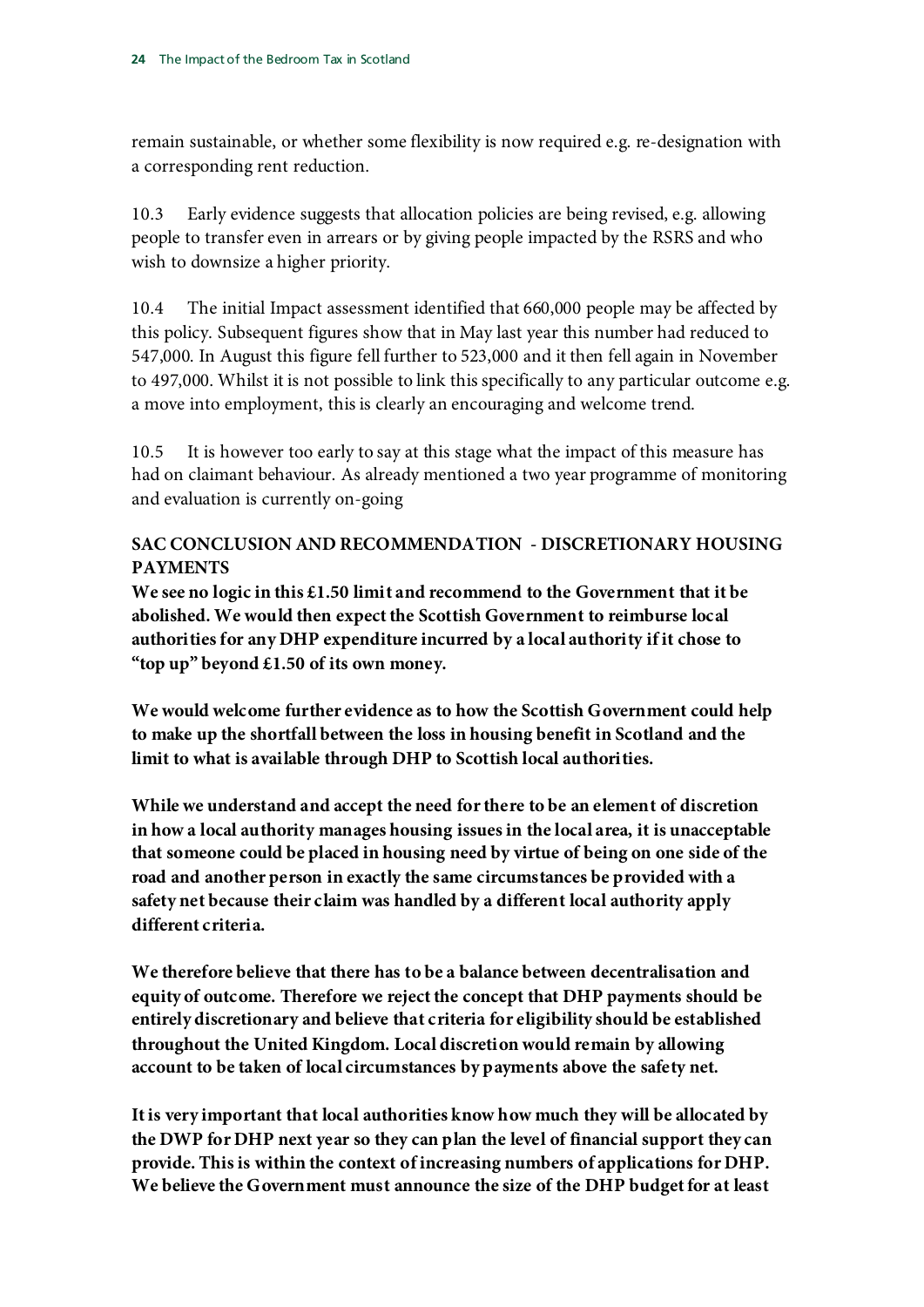**the next two financial years as soon as possible. The Scottish Government should likewise make clear the commitment it is making to supplement the DHP budget over the same time period.**

**It is important that the DHP process is easily understood and well administered. The Department of Work and Pension will once its review concludes have data relating to the administration of the DHP system across Scotland. It could be helpful, in the interest of spreading best practice and applying DHP in a consistent manner, for the DWP to make that data widely available.**

**We welcome the extra resources made available for DHP in rural areas and we note that a high proportion of the local authorities that benefited from this increase in resources are in Scotland. We would welcome more evidence on the number of application for DHP submitted by tenants in those local authorities the number successful and the number rejected, and the reasons why.**

11.1 The distribution of funds between local authorities was agreed following consultation with the Local Authority Associations (COSLA). Allocations do, as far as possible, target resources according to need within each local authority.

11.2 The Government disagrees that local authorities should be reimbursed for DHP expenditure in excess of the 150% supplement. This limit prevents the Government's essential housing benefit reforms from being undermined by claimants being fully compensated for the resulting reductions in benefit awards. A substantial package of financial and practical assistance has been put in place through DHPs over the spending review period to ease the transition for particular groups of people affected by all the welfare reforms and represents the highest ever Government contribution to this fund and is more than has been allocated in the last five years combined.

11.3 The £55m which has been specifically allocated for the RSRS measure in 2013/14, including the £20m reserve bidding fund for local authorities experiencing additional financial pressure offers a more flexible and cost effective approach to providing blanket exemptions. In total the Government has made £180m available for 13/14 and £165m in 14/15.

11.4 The Government does not agree that eligibility for a DHP should be prescribed centrally. The regulations give local authorities a very broad discretion. This is necessary to take account of individual circumstances as local decision makers are far better placed to make informed judgments about relative priorities and needs and to target limited resources more effectively. Decisions must however be made in accordance with ordinary principles of good decision making i.e. administrative law. In particular, local authorities have a duty to act fairly, reasonably and consistently. Each case must be decided on its own merits, and decision making should be consistent throughout the year.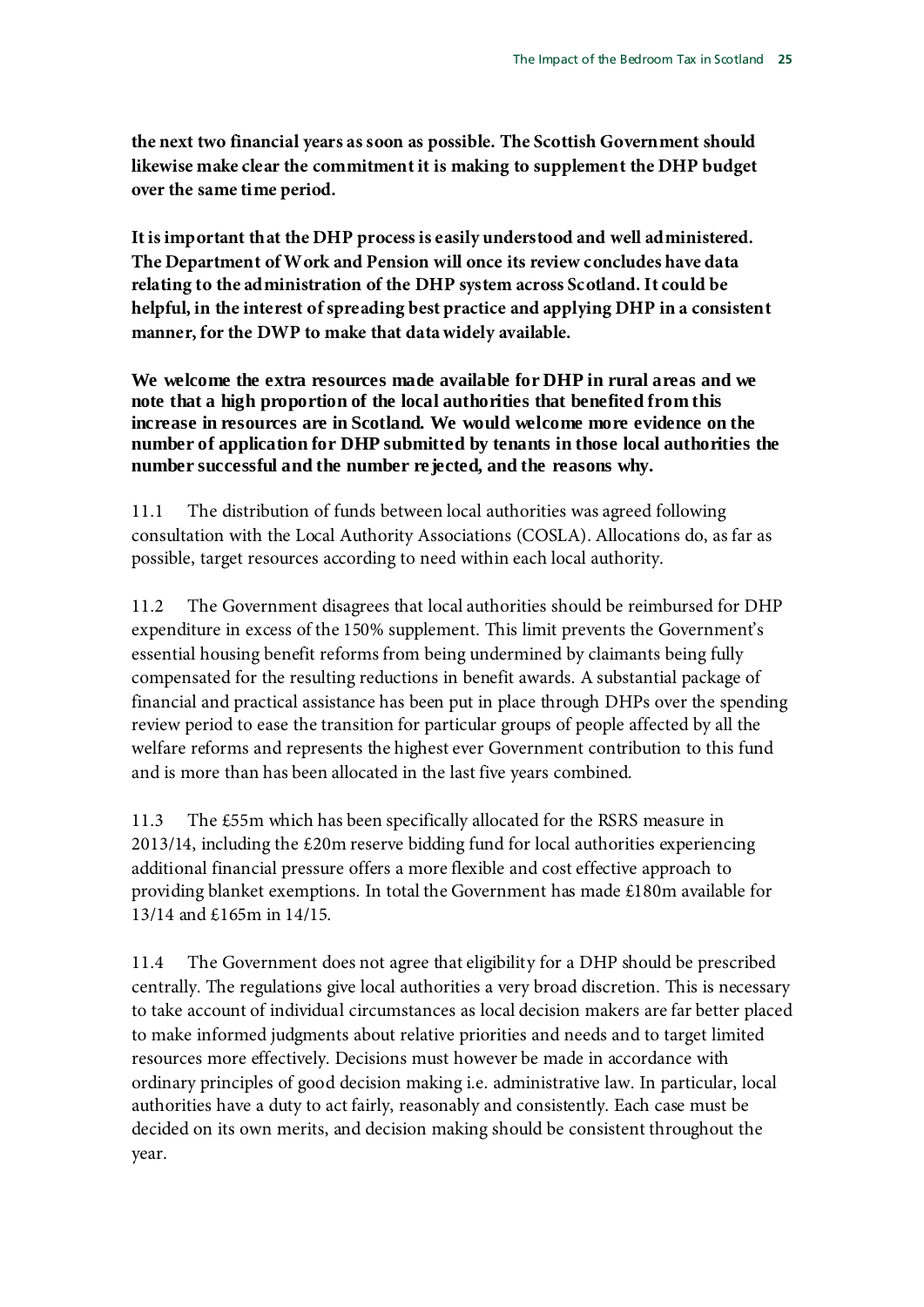11.5 The DHP guidance provides a steer on the priority of certain cases as well as examples of good practice – i.e. DHPs may be used to help cover a temporary shortfall in rent, while the claimant seeks employment or alternative accommodation, or adjusts their financial circumstances. Alternatively DHPs can be used for longer term commitments e.g. to support a disabled claimant in a significantly adapted property who is affected by the extension of size criteria to those living in the social rented sector. DHPs can also be awarded to help cover the cost of a rent deposit or rent in advance. This local flexibility is a key factor to the success of the scheme.

11.6 We disagree with the recommendation that LAs should be made aware of their DHP allocations 2 years in advance. The DWP recognises the need for LAs to plan ahead and, therefore, seeks to provide adequate notice of DHP allocations. However, this must be balanced against the need to take account of changing demographics in order to ensure that the available funding is distributed in a manner that best meets need.

11.7 In addition, from April 2013, a number of measures (including the twice yearly returns and regular "Insight" surveys with local authorities) are being used to monitor how DHPs are being used to support claimants through the transitional period of welfare reform. Information relating to rejected claims is not available, because this would be overly burdensome for local authorities but as mentioned above information relating to DHP expenditure is gathered from local authorities (including the rural areas) twice yearly. The first 6 monthly returns have now been gathered and a summary report can be accessed via the gov.uk website using the following hyperlinks:

[https://www.gov.uk/government/uploads/system/uploads/attachment\\_data/file/268411/](https://www.gov.uk/government/uploads/system/uploads/attachment_data/file/268411/use-of-discretionary-housing-payments-dec13.pdf) [use-of-discretionary-housing-payments-dec13.pdf](https://www.gov.uk/government/uploads/system/uploads/attachment_data/file/268411/use-of-discretionary-housing-payments-dec13.pdf) 

[https://www.gov.uk/government/uploads/system/uploads/attachment\\_data/file/268411/](https://www.gov.uk/government/uploads/system/uploads/attachment_data/file/268411/use-of-discretionary-housing-payments-dec13.pdf) [use-of-discretionary-housing-payments-dec13.pdf](https://www.gov.uk/government/uploads/system/uploads/attachment_data/file/268411/use-of-discretionary-housing-payments-dec13.pdf)

11.8 It is of course the case that under the devolution settlement the Scottish Government has a range of powers and functions at its disposal which it could use to deliver support and services in this area if it so chooses.

**SAC CONCLUSION AND RECOMMENDATION – LEVEL OF CHARGE We believe that where a 14% or 25% deduction recovers more than the differential in rent between properties of different size then the tax should be reduced to remove any element of penalty.**

12.1 The Government disagrees with the Committee's recommendation.

12.2 A national percentage reduction rate was decided upon whether the claimant is over-housed by one or two or more bedrooms, because this ensures that the impact is in proportion to the rent (or service charges) that the tenant is charged, reflects regional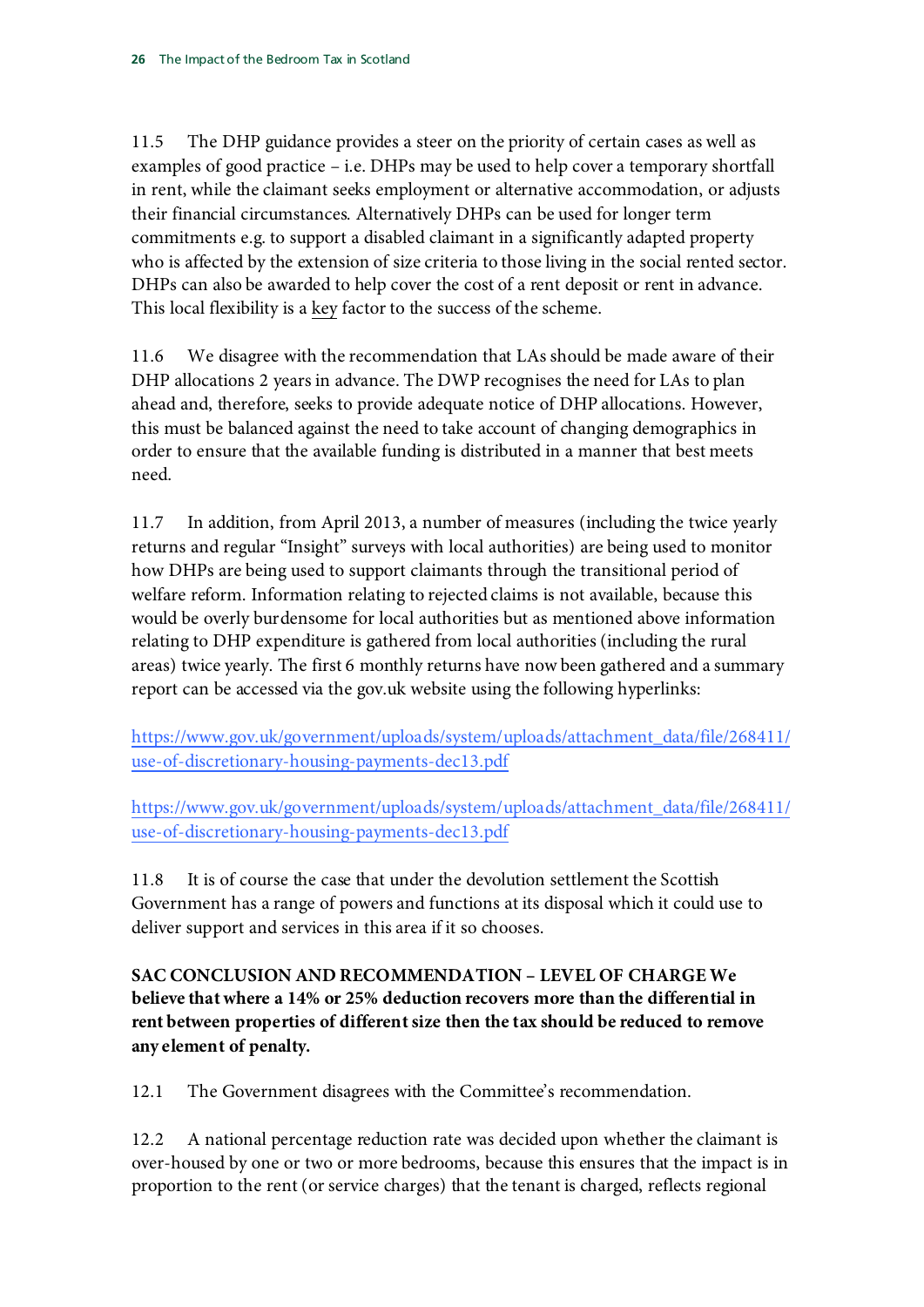rent variations and does not have to be reviewed annually. This makes it clear for claimants, as well as making it easier to administer.

12.3 In making this decision a full range of data sources were used to look at rents of different sized lettings in the social rented sector across Great Britain and which allowed variations in the extra rent charged for additional bedrooms in different areas to be taken into account.

12.4 The different rent levels charged by councils and registered social landlords have historically reflected when and where social housing was built, and changing levels of demand. The Government firmly believes that it is right that registered social landlords should set their own rents but equally linking the deduction in the RSRS to local rent differentials could undermine the inherent fairness of the scheme which applies in exactly the same way regardless of where someone lives. We appreciate that in some areas registered social landlords may wish to make some of their larger properties more attractive to prospective tenants by only having a small differential in rent levels, but we firmly believe that this should not be at the expense of ensuring a fair deal for taxpayers.

### **SAC CONCLUSION AND RECOMMENDATION - EXEMPTIONS**

**We believe that where a disability requires the use of a room for the storage or usage of equipment or where a disabled person's difficulties requires a partner to sleep in a separate room then an additional room should be allocated without penalty.**

**We believe the Government should exempt disabled children from the obligation to share, whatever their age.**

**Where property has been adapted to meet the particular needs of the tenants, then the costs of these adaptations should be weighed against the amount of housing benefit recovered by obliging a move. A move should not be pursued if accounts do not balance over a two year period.**

**The Government decided not to exempt disabled tenants as a category from the bedroom tax. Instead they made extra resources available for DHP specifically to manage the needs of disabled tenants. We would welcome more evidence about the number of tenants who describe themselves a s disabled, the number of applications from disabled tenants for DHPS that have been successful and the number that have been refused, and the reasons for refusal.**

**The bedroom tax should not apply to tenants who for a period of less that twelve months, temporarily have a smaller housing need due to a change in their circumstances, but whose need will predictably return to a higher level.**

**We applaud the policy of Fife Council and would call on all Scottish local authorities to similarly backdate to 1 April where appropriate.**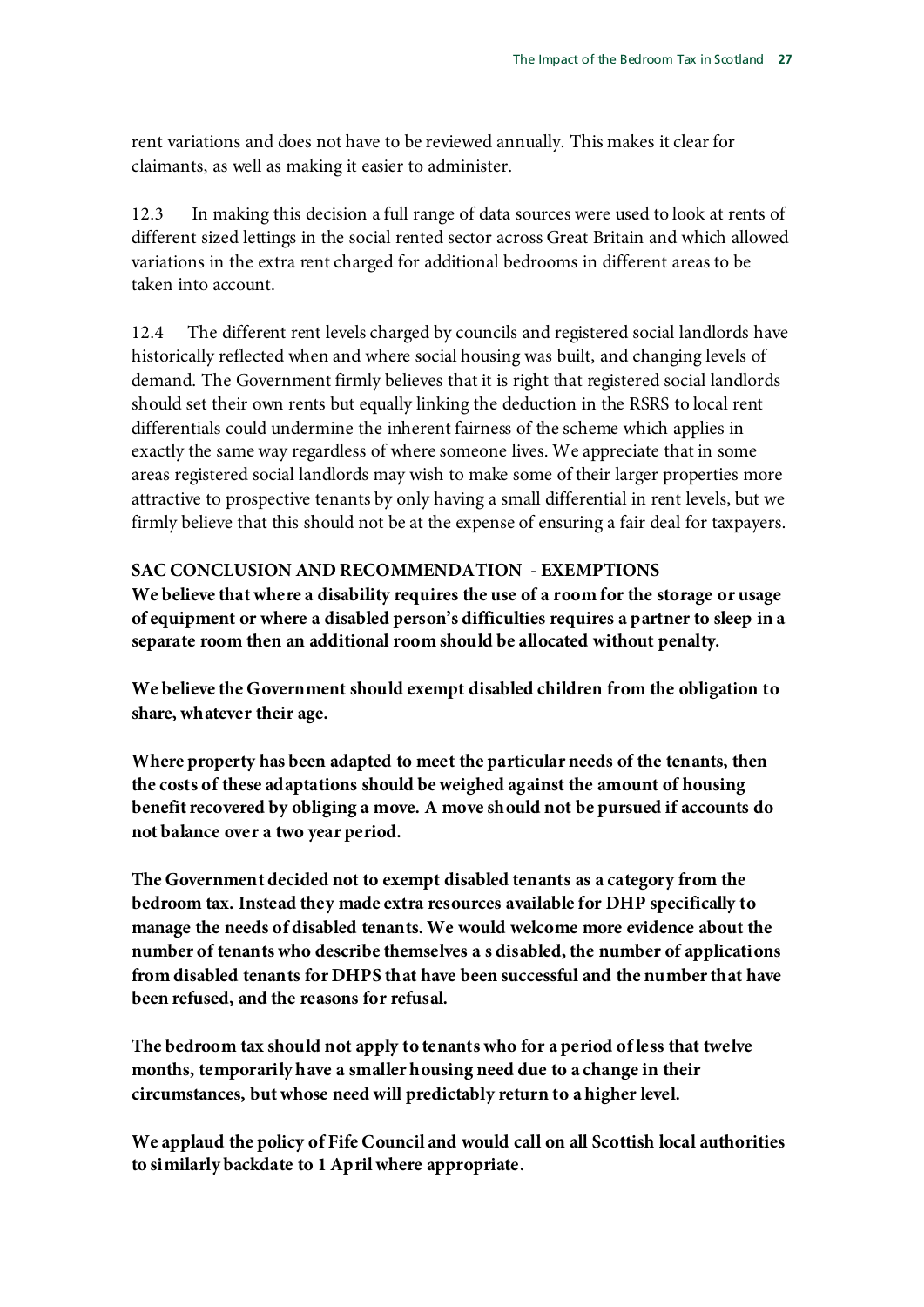**The position regarding tier one tribunal cases leaves the situation of some tenants unclear. We welcome the Government's decision in the Fife case, in the interests of establishing some certainty. In similar circumstances where clarity is desirable we would urge local authorities, should the Government not do so, to appeal tier one tribunal decisions which have gone against them to tier two level in order to establish precedents, even in cases where the local authority may feel the decision at tier one was the right one.**

**We support the Welsh Government's policy that all children of secondary school age should be able to have their own bedroom to enable quiet study and urge the Scottish and UK Governments to do likewise.**

13.1 The Government disagrees with the Committee's conclusions and recommendations. It is impossible to define in legislation a category of disabled people who are unable to share because of their disabilities without excluding some or including those that could share.

13.2 In bringing in this measure, fairness is being brought back into the system for those renting in the private sector and to hard working families, the Government recognised the challenges faced by a number of groups, including disabled people and their carers and the invaluable contribution that many make to family life and to wider society.

13.3 We were aware that some disabled people would require additional support in order to maintain independent living and remain close to their community and support networks. That is why we not only made provision for Housing Benefit to pay for an extra bedroom for a disabled child who is unable to share because of their disabilities and non-resident overnight carers, where such care is necessary for the claimant or their partner, but also made available an additional £55 million in Discretionary Housing Payments (DHP). Of this £25 million was allocated specifically for disabled people living in significantly adapted accommodation in recognition that, in certain circumstances, it makes no sense for someone to move from their adapted property, into a different one where money is required for more adaptations.

13.4 DHP funding offers a more flexible and cost effective approach. This £55 million is only part of the total  $£180$  million that the Government has made available in DHPs for the year 2013-14, and represents the highest ever Government contribution to this fund. The amount is more than has been allocated in the last five years combined and we firmly believe that this provides adequate protection for disabled people, although we accept that some disabled people may have to meet a rent shortfall depending upon their individual circumstances.

13.5 It should be noted that whilst our equality impact assessment estimated that approaching two thirds 420,000 (63%) of those potentially affected by this measure could be considered disabled, this used the definition of disability as outlined in the Disability Discrimination Act, where claimants are asked whether they believe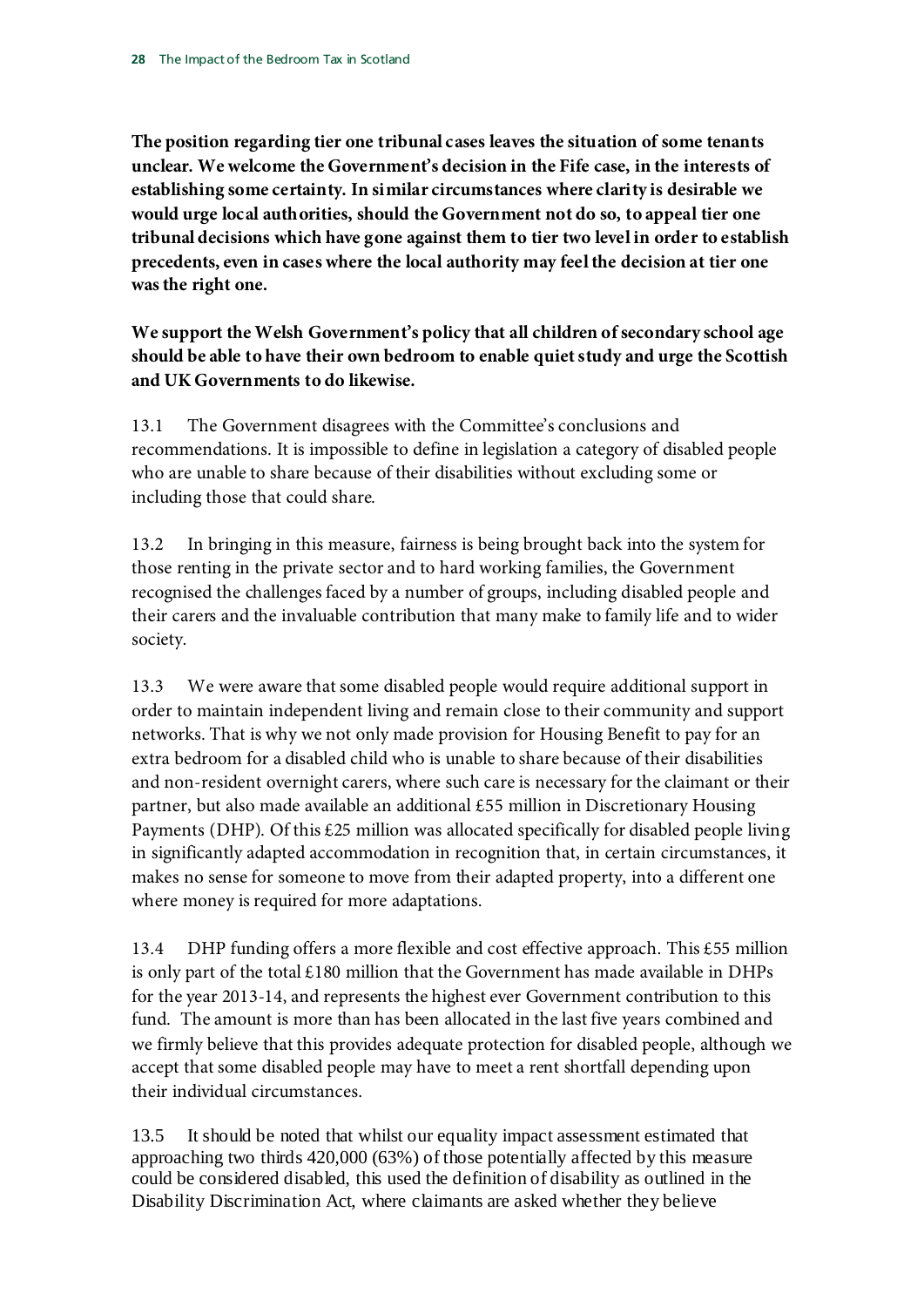themselves to be disabled. Using Disability Living Allowance (DLA) as the measure significantly reduces the impact to 180,000 (27%); and of these only 110,000 (17%) receive the higher rate (including mobility).

13.6 We cannot therefore accept that there is a disproportionate impact upon claimants who are disabled. Indeed in a recent Court judgment in relation to disabled claimants, the High Court was clear that provision of extra DHP funding is a proportionate approach to offer assistance to people affected by the policy and certain criticisms of this approach were misplaced. In addition, they said that our public sector equality duties had been fulfilled and the effects of the policy had been properly considered.

13.7 The recommendation that RSRS should not apply to tenants who for a period of less than twelve months, temporarily have a smaller housing need would potentially create cliff edges and administrative problems. The DHP scheme is available to cover short periods of need and reserve funding has been made available to local authorities who require additional funds (although the vast majority of local authorities have chosen not to make use of this).

13.8 It should also be noted that First-tier Tribunals do not leave the situation unclear for some tenants. Decisions made at First-tier Tribunal can only be applied to the individual concerned and decisions here are not binding more widely than that. The suggestion that local authorities should apply to an Upper-tier Tribunal in order to establish precedents, even in cases where the local authority may feel the decision by the First-tier Tribunal is the correct one, is a misuse of the process, costly to the public purse and overly burdensome upon the Courts.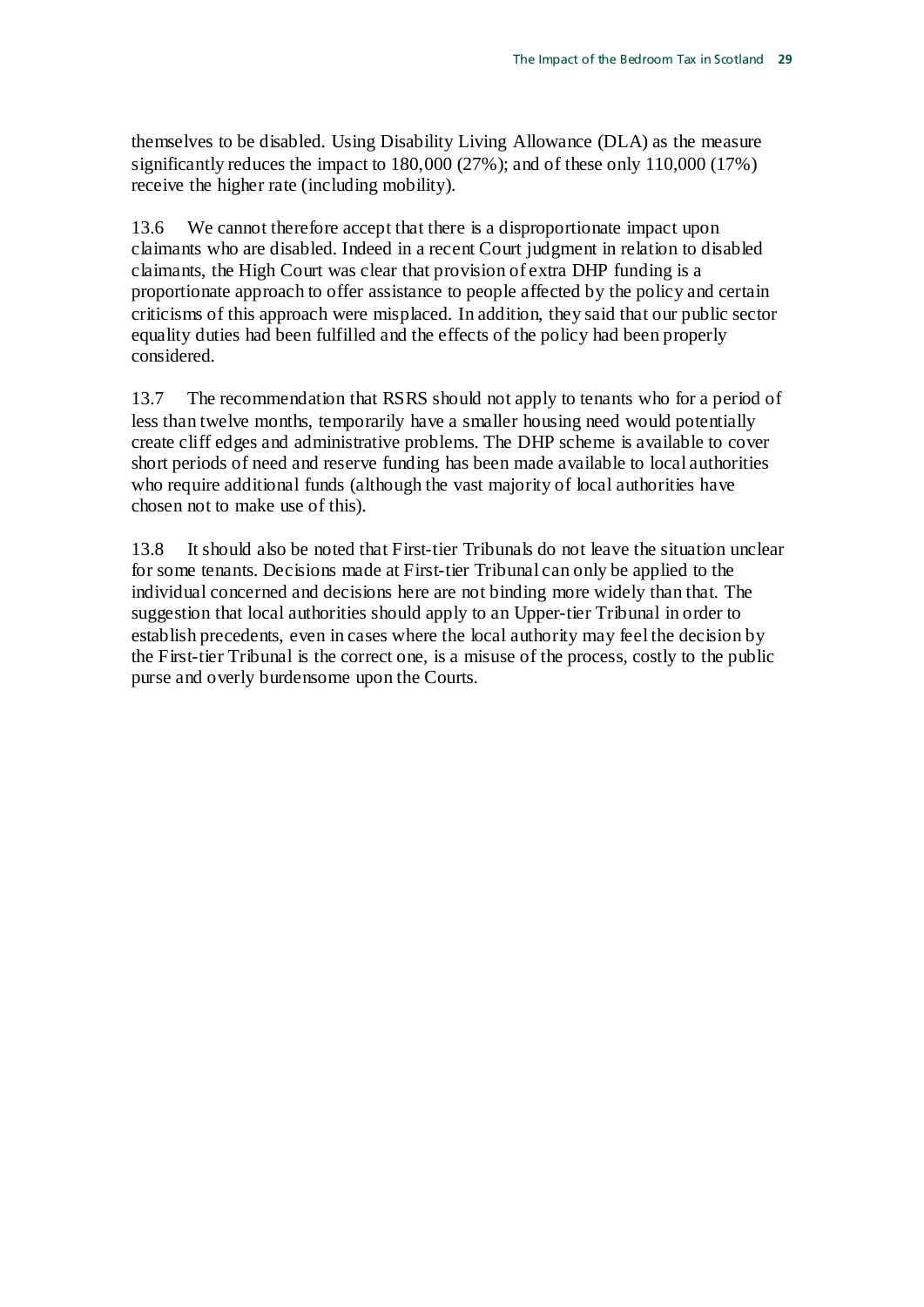## Formal Minutes

#### **Wednesday 19 March 2013**

Members present:

Mr Ian Davidson, in the Chair

Jim McGovern Graeme Morrice Pamela Nash

Sir Jim Paice Mr Alan Reid Lindsay Roy

Draft Report (*The Impact of the Bedroom Tax in Scotland: Plan B—charges, arrears and refunds; incorporating the Government Response to the Committee's Fourth Report of Session 2013-14)*, proposed by the Chair, brought up and read.

Motion made, and Question proposed, That the draft Report be read a second time, paragraph by paragraph. — *(The Chair.)*

Amendment proposed, to leave out from "That" to the end of the Question and add "this Committee declines to give the draft Report a second reading because it has not heard a full and balanced range of evidence, including from the Government ".—(*Mr Alan Reid*.)

Question put, That the Amendment be made.

The Committee divided.

Ayes, 2 Noes, 4

Sir James Paice Jim McGovern

Mr Alan Reid Graeme Morrice

Pamela Nash

Lindsay Roy

Question accordingly negatived.

Main question put.

The Committee divided.

Ayes, 4 Noes, 2

Jim McGovern Sir James Paice

Graeme Morrice Mr Alan Reid

Pamela Nash

Lindsay Roy

Question accordingly agreed to.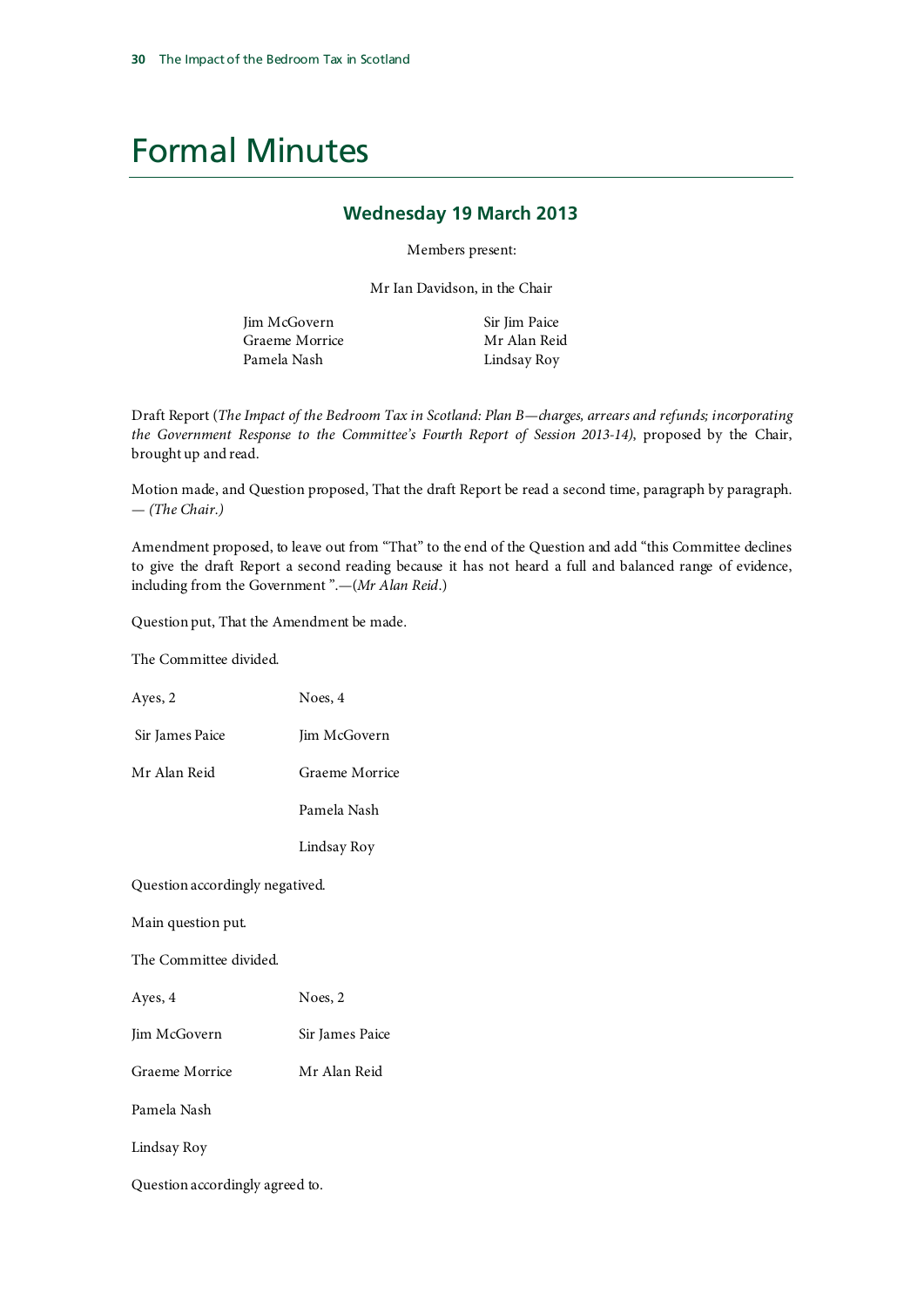*Ordered*, That the Chair's draft Report be read a second time, paragraph by paragraph.

Amendment proposed, to leave out from "That" to the end of the Question and add "this Committee declines to give the draft Report

*Ordered*, That the draft Report be read a second time, paragraph by paragraph.

Paragraphs 1 to 25 read and agreed to.

Summary agreed to.

Appendix to the Report agreed to.

*Resolved*, That the Report be the Ninth Report of the Committee to the House.

*Ordered*, That the Chair make the Report to the House.

*Ordered*, That embargoed copies of the Report be made available, in accordance with the provisions of Standing Order No. 134.

[Adjourned till Tuesday 1 April at 2.00 pm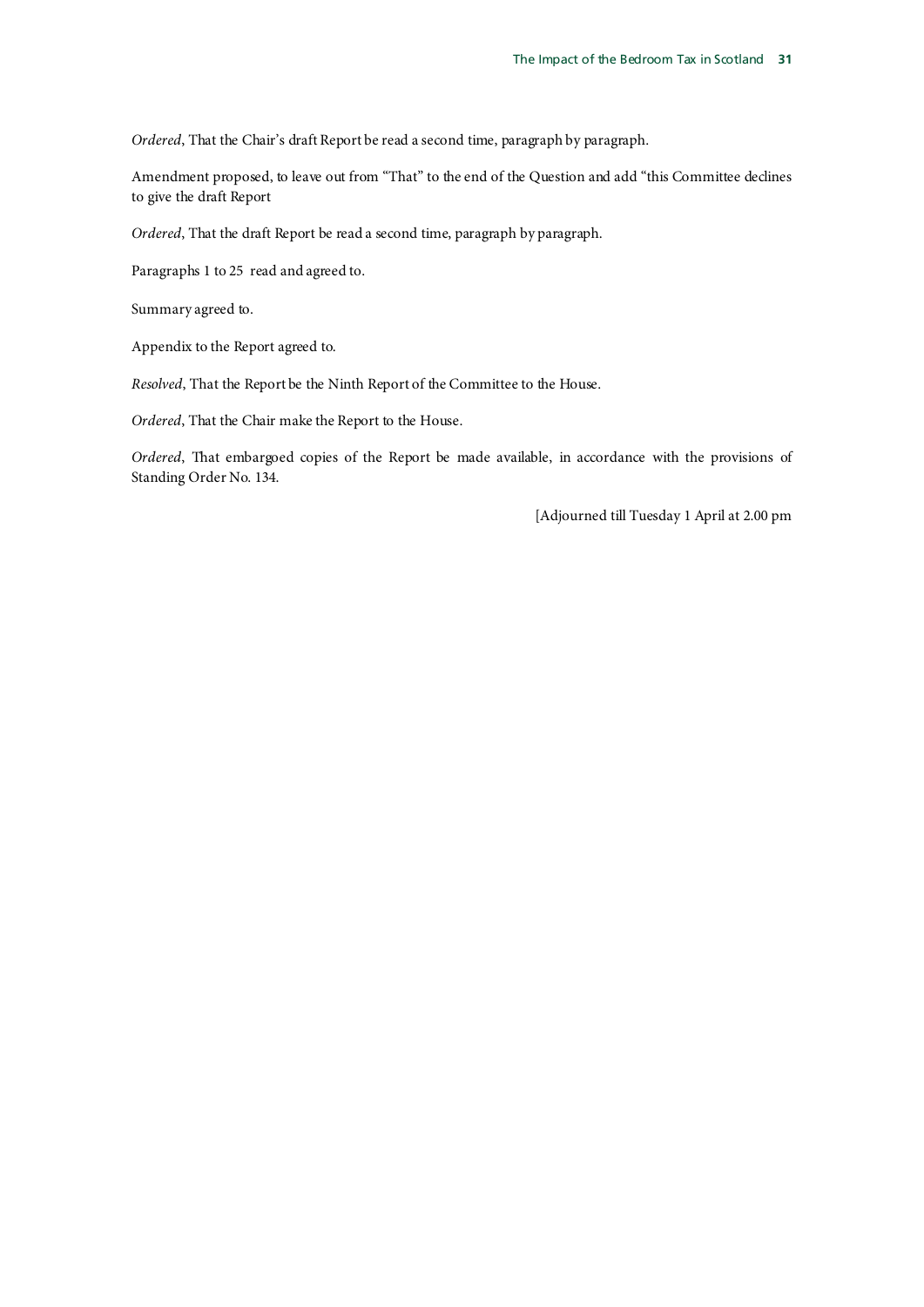## **Witnesses**

The following witnesses gave evidence. The transcript can be viewed on the Committee's inquiry page at [www.parliament.uk/scotaffcom](http://www.parliament.uk/scotaffcom).

#### **Monday 16 December 2013** *Question number*

Councillor Peter Sullivan,Vice Convenor, Housing and Social Work Services, Elaine McHugh, Head, Housing Services, Brian Cook, Head, Revenue Services, Julie Hunter, Housing Strategy Manager, and Amanda Gallacher, Senior Officer, Welfare Rights Team, North Lanarkshire Council; Jonny Miller, Managing Director, Richard Young, and Stewart MacDonald, Airdrie Citizens Advice Bureau, and Keith Dryburgh, Policy Manager, Citizens Advice Scotland Canadian Communication of the Communication of the Communication of the Communication of the Communication of the Communication of the Communication of the Communication of the Communicati

#### **Monday 16 December 2013**

Clair Malpas, Regeneration Manager, Cassiltoun Housing Association, Jean Devlin, Castlemilk anti bedroom tax campaign, Billy McFadyen, Castlemilk Credit Union, and Angus McIntosh, and Maureen Smith, Solicitors, Castlemilk Law Centre. Castle and Content of Castle and Content of Castle and Content of Content of Content of Content of Content of Content of Content of Content of Content of Content of Content of Content of

#### **Tuesday 4 February 2014**

Rt Hon David Mundell MP, Parliamentary Under-Secretary of State for Scotland [Q221 -](http://data.parliament.uk/writtenevidence/WrittenEvidence.svc/EvidenceHtml/6798) 249

#### **Monday 10 February 2014**

Donald Forrest, Head, Finance and Estates, Ian Alcorn, Welfare Reform and Legislation Advisor, and Alistair Shaw, Head, Housing, Construction and Building Services, West Lothian Council; **Mike Bruce**, Chief Executive, Weslo Housing Management, Sandy Young, Housing Manager, Almond Housing Association, **Alison Kerr,** Chair, West Lothian Tenants Panel, and Andy Ashcroft, North East Area Director, Glasgow Housing Association 0250 - 378

#### **Monday 10 February 2014**

Councillor Craig Martin, Falkirk Council, Councillor Linda Gow, Falkirk Council, Councillor Gerry Goldie, Falkirk Council, Mary Pitcaithly, Chief Executive, Falkirk Council, Rhona Penman, Advice Services Co-ordinator, Link Housing Association, Bill Palombo, Grangemouth Citizen's Advice Bureau [Q379 -](http://data.parliament.uk/writtenevidence/WrittenEvidence.svc/EvidenceHtml/6802) 430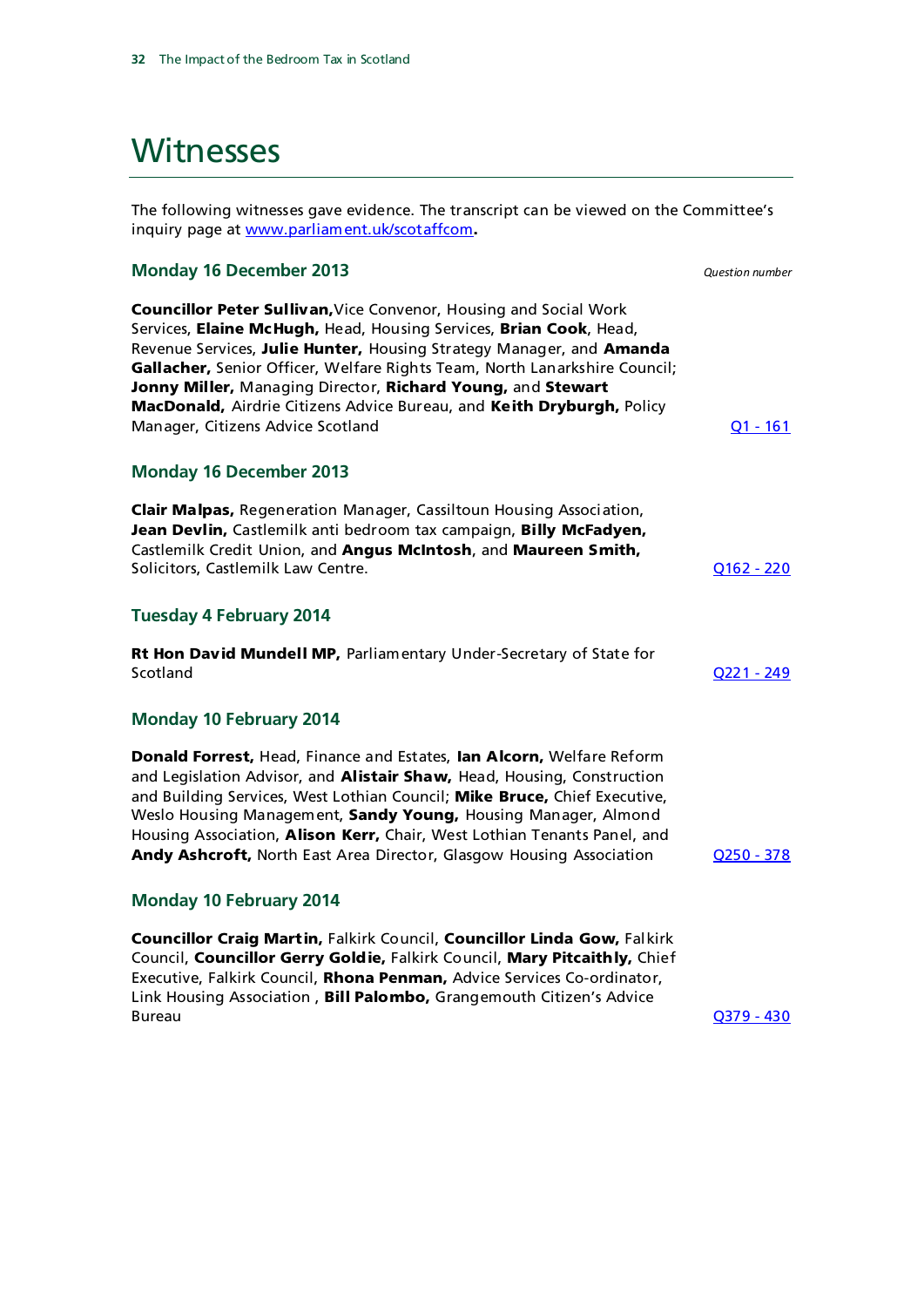#### **Monday 10 March 2014**

Councillor Lesley Brennan, Labour Group, Councillor John Alexander, Housing Convener, David Dorward, Chief Executive, and Marjory Stewart, Director of Corporate Services, Dundee Council, Ian Thomson, Chief Executive, Abertay Housing Association and Steve Kell, Housing Strategy and Performance Manager, Hillcrest Housing Association; Gail Morrow, Secretary, and Jean Devlin, Scottish Anti-Bedroom Tax Federation, June Paterson, Dundee Bin the Bedroom Tax, and Jack Ferguson, on behalf of NO 2 bedroom tax Campaign; Margaret Burgess MSP, Minister for Housing and Welfare, Scottish Government and Jamie MacDougall, Head of Housing Support and Homelessness Unit, Scottish Government. [Q431 -](http://data.parliament.uk/writtenevidence/WrittenEvidence.svc/EvidenceHtml/7350) 618

## List of published written evidence

The following written evidence was received and can be viewed on the Committee's inquiry web page at [www.parliament.uk/scotaffcom.](http://www.parliament.uk/scotaffcom)

- 1 Falkirk Council [\(IBT0004\)](http://data.parliament.uk/writtenevidence/WrittenEvidence.svc/EvidenceHtml/6014)
- 2 Supplementary Falkirk Council **Example 2** Supplementary Falkirk Council **[\(IBT0006\)](http://data.parliament.uk/writtenevidence/WrittenEvidence.svc/EvidenceHtml/6794)**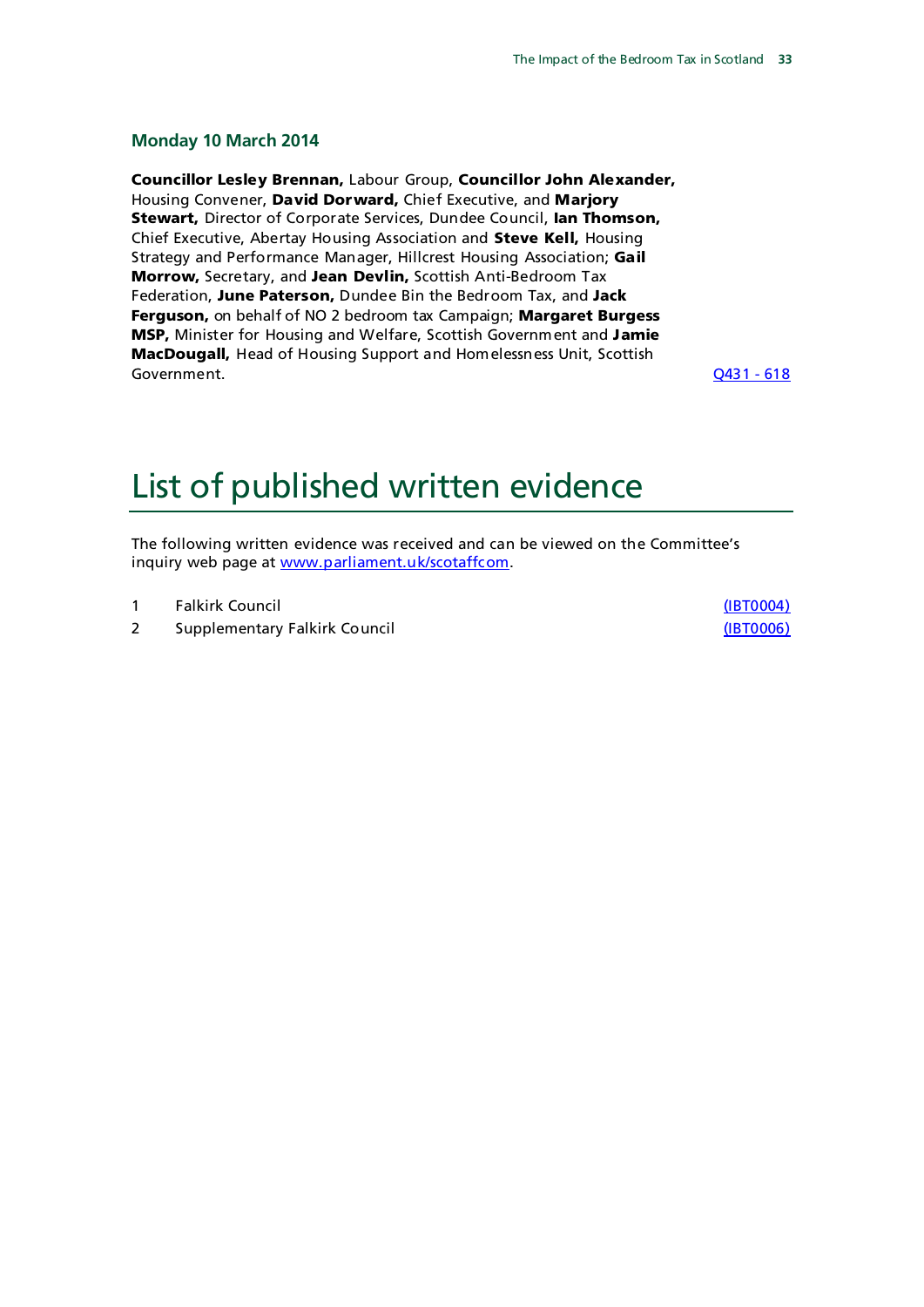## List of Reports from the Committee during the current Parliament

The reference number of the Government's response to each Report is printed in brackets after the HC printing number.

#### **Session 2010–12**

| <b>First Report</b> | Postal Services in Scotland                                                           | HC 669 (HC 884)  |
|---------------------|---------------------------------------------------------------------------------------|------------------|
| Second Report       | Video Games Industry in Scotland                                                      | HC 500 (Cm 8067) |
| Third Report        | UK Border Agency and Glasgow City Council                                             | HC 733           |
| Fourth Report       | The Scotland Bill                                                                     | <b>HC775</b>     |
| <b>Fifth Report</b> | Student Immigration System in Scotland                                                | HC912 (Cm 8192)  |
| Sixth Report        | The Referendum on Separation for Scotland:<br>Unanswered Questions                    | <b>HC1806</b>    |
| Seventh Report      | The Crown Estate in Scotland                                                          | HC 1117          |
| Eighth Report       | The Referendum on Separation for Scotland: Do you<br>agree this is a biased question? | <b>HC1942</b>    |

#### **Session 2012–13**

| <b>First Report</b> | A Robust Grid for 21 <sup>st</sup> Century Scotland                                                                 | <b>HC499</b>    |
|---------------------|---------------------------------------------------------------------------------------------------------------------|-----------------|
| Second Report       | The Referendum on Separation for Scotland: making<br>the process legal                                              | <b>HC542</b>    |
| Third Report        | The Referendum on Separation for Scotland: a multi-<br>option question?                                             | <b>HC543</b>    |
| Fourth Report       | The Referendum on Separation for Scotland:<br>Terminating Trident—Days or Decades?                                  | HC 676 (HC 861) |
| <b>Fifth Report</b> | The Future of HM Coastguard in Scotland                                                                             | <b>HC583</b>    |
| Sixth Report        | The Referendum on Separation for Scotland: The<br>proposed section 30 Order—Can a player also be the<br>referee?    | <b>HC863</b>    |
| Seventh Report      | The Referendum on Separation for Scotland:<br>Separation shuts shipyards                                            | <b>HC892</b>    |
| Eighth Report       | The Referendum on Separation for Scotland: How<br>would Separation affect jobs in the Scottish Defence<br>Industry? | HC957 (HC257)   |